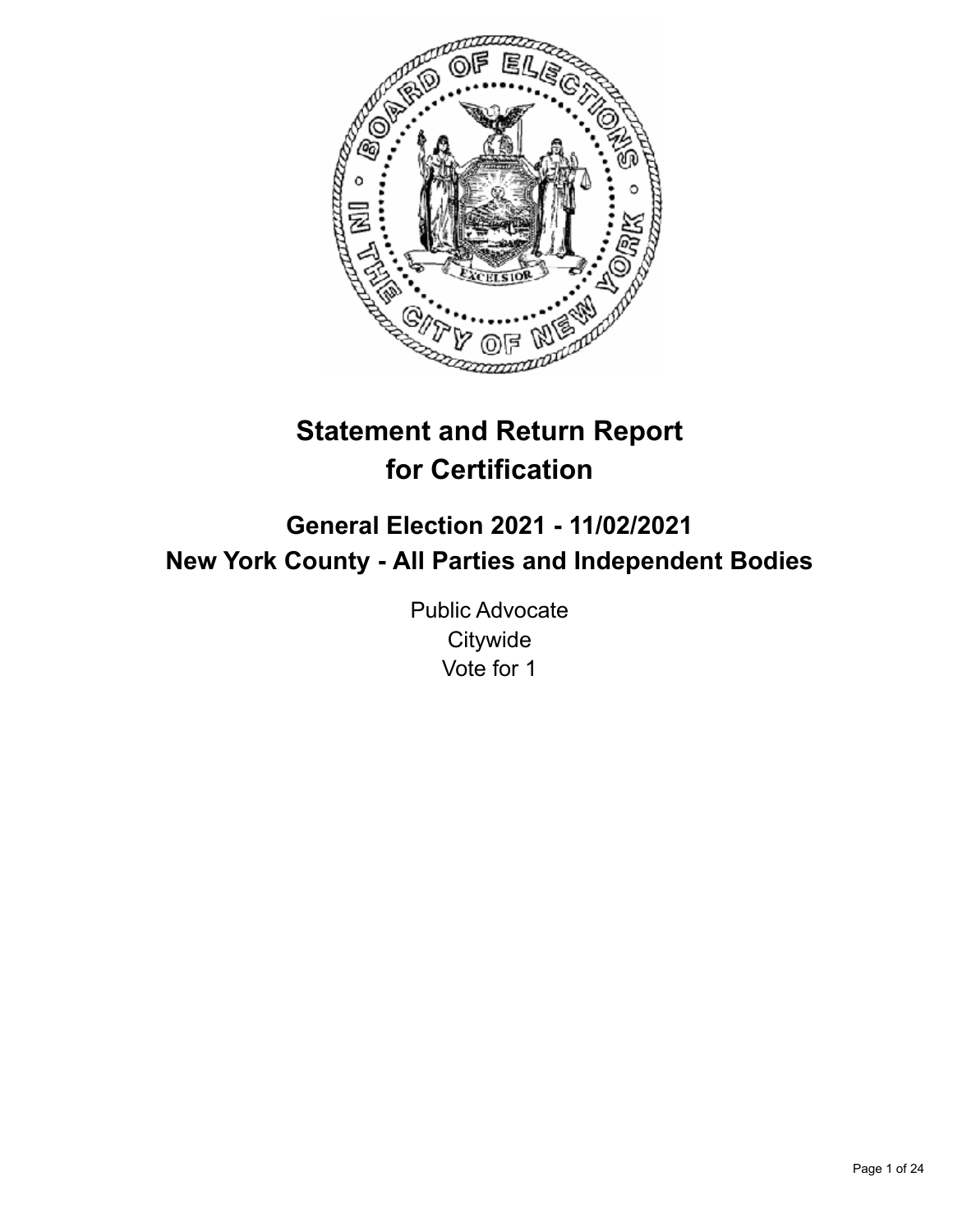

| <b>PUBLIC COUNTER</b>                                    | 16,913         |
|----------------------------------------------------------|----------------|
| MANUALLY COUNTED EMERGENCY                               | 0              |
| <b>ABSENTEE / MILITARY</b>                               | 1,277          |
| AFFIDAVIT                                                | 164            |
| <b>Total Ballots</b>                                     | 18,354         |
| Less - Inapplicable Federal/Special Presidential Ballots | 0              |
| <b>Total Applicable Ballots</b>                          | 18,354         |
| JUMAANE D. WILLIAMS (DEMOCRATIC)                         | 12,168         |
| DR. DEVI ELIZABETH NAMPIAPARAMPIL (REPUBLICAN)           | 3,337          |
| ANTHONY L. HERBERT (CONSERVATIVE)                        | 859            |
| DEVIN W. BALKIND (LIBERTARIAN)                           | 413            |
| DR. DEVI ELIZABETH NAMPIAPARAMPIL (SAVE OUR CITY)        | 95             |
| ANTHONY L. HERBERT (INDEPENDENT)                         | 156            |
| ANDREW YANG (WRITE-IN)                                   | 1              |
| BARBARA BECKER (WRITE-IN)                                | 1              |
| BEA GOLDWYN (WRITE-IN)                                   | 1              |
| <b>BERNIE WILLIAMS (WRITE-IN)</b>                        | 1              |
| CORY GARDNER (WRITE-IN)                                  | 1              |
| DAVID HURSKAY (WRITE-IN)                                 | 1              |
| DIEM BOYD (WRITE-IN)                                     | 1              |
| ED KOCH (WRITE-IN)                                       | 1              |
| EDWIN TORRES (WRITE-IN)                                  | 1              |
| GLORIA BROWNE-MARSHALL (WRITE-IN)                        | 1              |
| <b>GREG CAULFIELD (WRITE-IN)</b>                         | 1              |
| JOSE ORTIZ (WRITE-IN)                                    | 1              |
| JULIA FEINSTEIN (WRITE-IN)                               | 1              |
| KATHRYN GARCIA (WRITE-IN)                                | 1              |
| MARGARET CHIN (WRITE-IN)                                 | 1              |
| MATTHEW KRENENGOLD (WRITE-IN)                            | 1              |
| MICHAEL BLOOMBERG (WRITE-IN)                             | 1              |
| NESSELL K. MILLER (WRITE-IN)                             | 1              |
| NORMAN SIEGEL (WRITE-IN)                                 | 1              |
| PAT KORABEL (WRITE-IN)                                   | 1              |
| RAJU MANN (WRITE-IN)                                     | 1              |
| RAY KELLY (WRITE-IN)                                     | 1              |
| RYAN HAYWARD (WRITE-IN)                                  | 1              |
| UNATTRIBUTABLE WRITE-IN (WRITE-IN)                       | 6              |
| UNCOUNTED WRITE-IN PER STATUTE (WRITE-IN)                | $\mathbf{1}$   |
| <b>WILLIE COTTON (WRITE-IN)</b>                          | $\overline{2}$ |
| <b>Total Votes</b>                                       | 17,060         |
| Unrecorded                                               | 1,294          |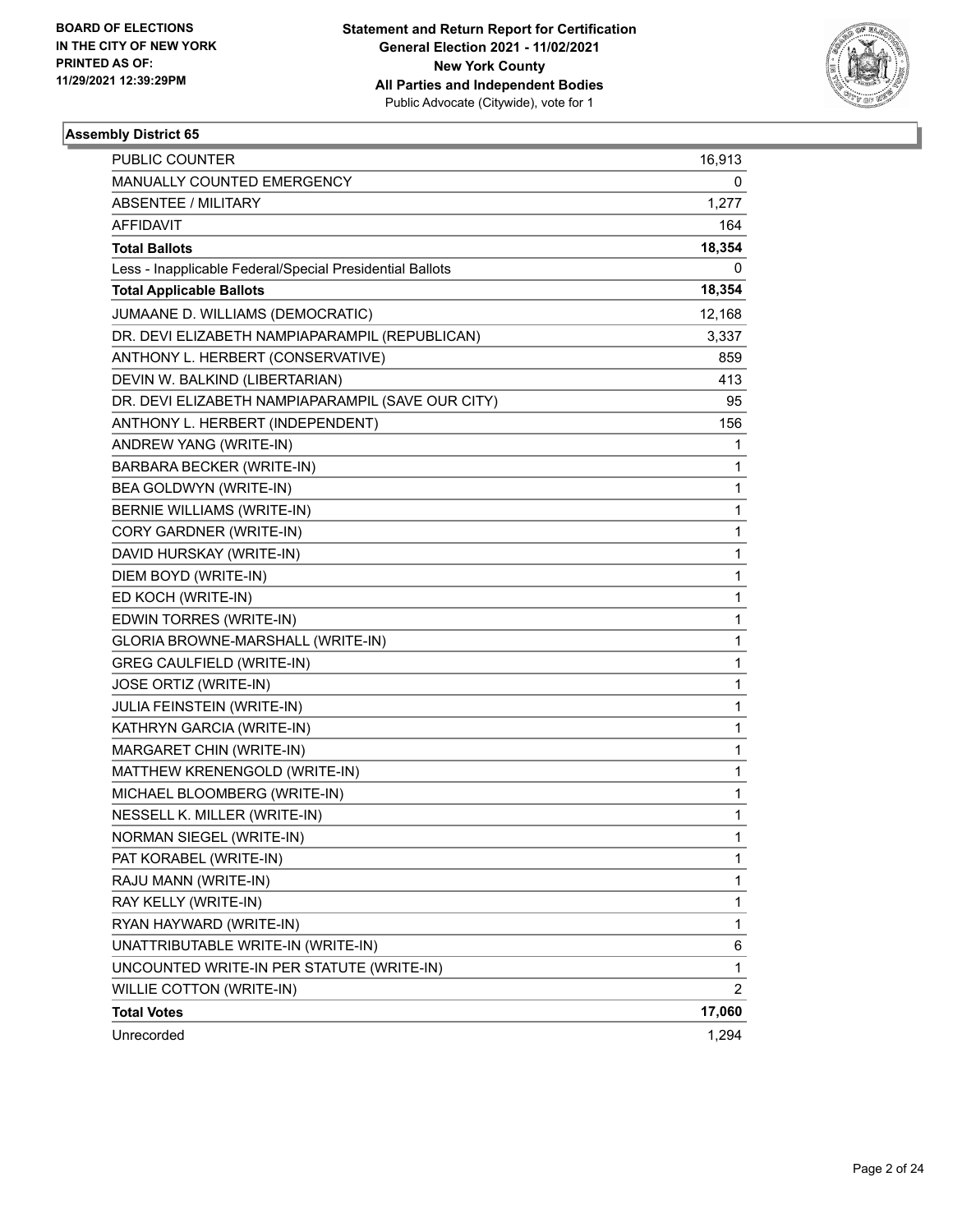

| <b>PUBLIC COUNTER</b>                                    | 20,372       |
|----------------------------------------------------------|--------------|
| MANUALLY COUNTED EMERGENCY                               | 0            |
| <b>ABSENTEE / MILITARY</b>                               | 2,576        |
| AFFIDAVIT                                                | 186          |
| <b>Total Ballots</b>                                     | 23,134       |
| Less - Inapplicable Federal/Special Presidential Ballots | 0            |
| <b>Total Applicable Ballots</b>                          | 23,134       |
| JUMAANE D. WILLIAMS (DEMOCRATIC)                         | 18,047       |
| DR. DEVI ELIZABETH NAMPIAPARAMPIL (REPUBLICAN)           | 2,720        |
| ANTHONY L. HERBERT (CONSERVATIVE)                        | 756          |
| DEVIN W. BALKIND (LIBERTARIAN)                           | 463          |
| DR. DEVI ELIZABETH NAMPIAPARAMPIL (SAVE OUR CITY)        | 58           |
| ANTHONY L. HERBERT (INDEPENDENT)                         | 180          |
| AL HAIG (WRITE-IN)                                       | 1            |
| ALEX COHEN-SMITH (WRITE-IN)                              | 1            |
| ANDREW GUTMAN (WRITE-IN)                                 | $\mathbf{1}$ |
| ANDREW YANG (WRITE-IN)                                   | $\mathbf{1}$ |
| BETTI MIDLER (WRITE-IN)                                  | 1            |
| BRIAN LEHRER (WRITE-IN)                                  | $\mathbf{1}$ |
| CATALINA CRUZ (WRITE-IN)                                 | $\mathbf{1}$ |
| CHRISTINE QUINN (WRITE-IN)                               | $\mathbf{1}$ |
| DANIEL RATTNER (WRITE-IN)                                | $\mathbf{1}$ |
| DAWN SMALLS (WRITE-IN)                                   | $\mathbf{1}$ |
| DEREK ANDREW CHIN (WRITE-IN)                             | 1            |
| DEVIN P. COHEN (WRITE-IN)                                | $\mathbf{1}$ |
| ELLIOT SPITZER (WRITE-IN)                                | $\mathbf{1}$ |
| ELLIOT WILLIS BLANCO (WRITE-IN)                          | $\mathbf{1}$ |
| <b>GEORGE SHULMAN (WRITE-IN)</b>                         | 1            |
| HILLARY CLINTON (WRITE-IN)                               | $\mathbf{1}$ |
| JOSEPH BIDEN (WRITE-IN)                                  | 1            |
| JULIE SINGER (WRITE-IN)                                  | 1            |
| KATE HARPER (WRITE-IN)                                   | 1            |
| KATHRYN GARCIA (WRITE-IN)                                | 2            |
| MARK FOGGIN (WRITE-IN)                                   | 1            |
| MICHAEL HOLLINGSWORTH (WRITE-IN)                         | $\mathbf{1}$ |
| PATRICK EWING (WRITE-IN)                                 | 1            |
| RICHIE GAMBA (WRITE-IN)                                  | $\mathbf{1}$ |
| ROBERT STEPANEK (WRITE-IN)                               | $\mathbf{1}$ |
| SCOTT STRINGER (WRITE-IN)                                | 1            |
| STEVEN RAGA (WRITE-IN)                                   | 1            |
| THEO CHINO (WRITE-IN)                                    | $\mathbf{1}$ |
| TODD GLICK (WRITE-IN)                                    | 1            |
| UNATTRIBUTABLE WRITE-IN (WRITE-IN)                       | 6            |
| <b>Total Votes</b>                                       | 22,260       |
| Unrecorded                                               | 874          |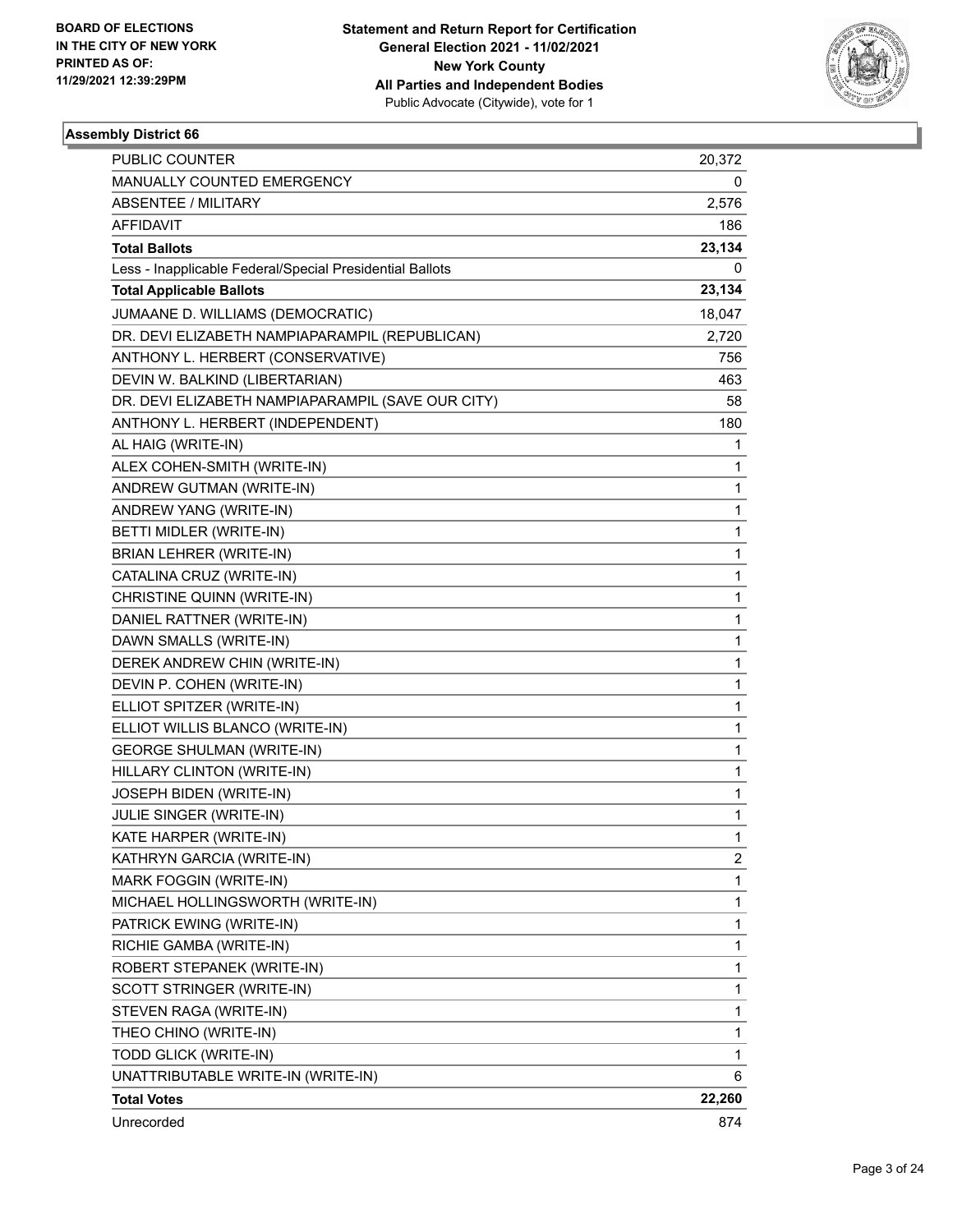

| PUBLIC COUNTER                                           | 27,306       |
|----------------------------------------------------------|--------------|
| MANUALLY COUNTED EMERGENCY                               | 0            |
| <b>ABSENTEE / MILITARY</b>                               | 3,803        |
| AFFIDAVIT                                                | 260          |
| <b>Total Ballots</b>                                     | 31,369       |
| Less - Inapplicable Federal/Special Presidential Ballots | 0            |
| <b>Total Applicable Ballots</b>                          | 31,369       |
| JUMAANE D. WILLIAMS (DEMOCRATIC)                         | 23,695       |
| DR. DEVI ELIZABETH NAMPIAPARAMPIL (REPUBLICAN)           | 4,191        |
| ANTHONY L. HERBERT (CONSERVATIVE)                        | 1,280        |
| DEVIN W. BALKIND (LIBERTARIAN)                           | 610          |
| DR. DEVI ELIZABETH NAMPIAPARAMPIL (SAVE OUR CITY)        | 68           |
| ANTHONY L. HERBERT (INDEPENDENT)                         | 265          |
| ADAM FRIEDMAN (WRITE-IN)                                 | 1            |
| ADAM HERBST (WRITE-IN)                                   | 1            |
| ALTON H. MADDOX JR. (WRITE-IN)                           | 1            |
| ANNA HAYES LEVIN (WRITE-IN)                              | 1            |
| BEN KALLOS (WRITE-IN)                                    | 1            |
| <b>BETSY GOTBAUN (WRITE-IN)</b>                          | $\mathbf{1}$ |
| BILL DE BLASIO (WRITE-IN)                                | 1            |
| BILL MURAWSKI (WRITE-IN)                                 | 1            |
| BRAD HOYLMAN (WRITE-IN)                                  | 1            |
| CAS HOLLOWAY (WRITE-IN)                                  | 1            |
| CHARLES IMOHIOSEN (WRITE-IN)                             | 1            |
| CHARLES SCHLEUBER (WRITE-IN)                             | 1            |
| CHRISTINE ANEECHINO (WRITE-IN)                           | 1            |
| CHUCK ZLATKIN (WRITE-IN)                                 | 1            |
| COLIN WRIGHT (WRITE-IN)                                  | 1            |
| CORNELIA TSANG (WRITE-IN)                                | 1            |
| DANIEL SQUADRON (WRITE-IN)                               | 1            |
| DANIEL TAMRIN (WRITE-IN)                                 | 1            |
| DAVID SEATON (WRITE-IN)                                  | $\mathbf{1}$ |
| DIANE MORALES (WRITE-IN)                                 | 1            |
| DR. BRANDON FERRELL (WRITE-IN)                           | 1            |
| ELIE SASSON (WRITE-IN)                                   | 1            |
| ELLIOT J. STAMLER (WRITE-IN)                             | 1            |
| ERIC ULRICH (WRITE-IN)                                   | 1            |
| HILLARY CLINTON (WRITE-IN)                               | 2            |
| HOWARD ZUCKER (WRITE-IN)                                 | 1            |
| HOWIE KATZ (WRITE-IN)                                    | 1            |
| JANET MERRILL (WRITE-IN)                                 | 1            |
| JOSH ALLEN (WRITE-IN)                                    | 1            |
| <b>JUDITH BROWN (WRITE-IN)</b>                           | 1            |
| KADAR A. HARRIS (WRITE-IN)                               | 1            |
| KATHRYN GARCIA (WRITE-IN)                                | 4            |
| KATHY J. FINNERAN (WRITE-IN)                             | 1            |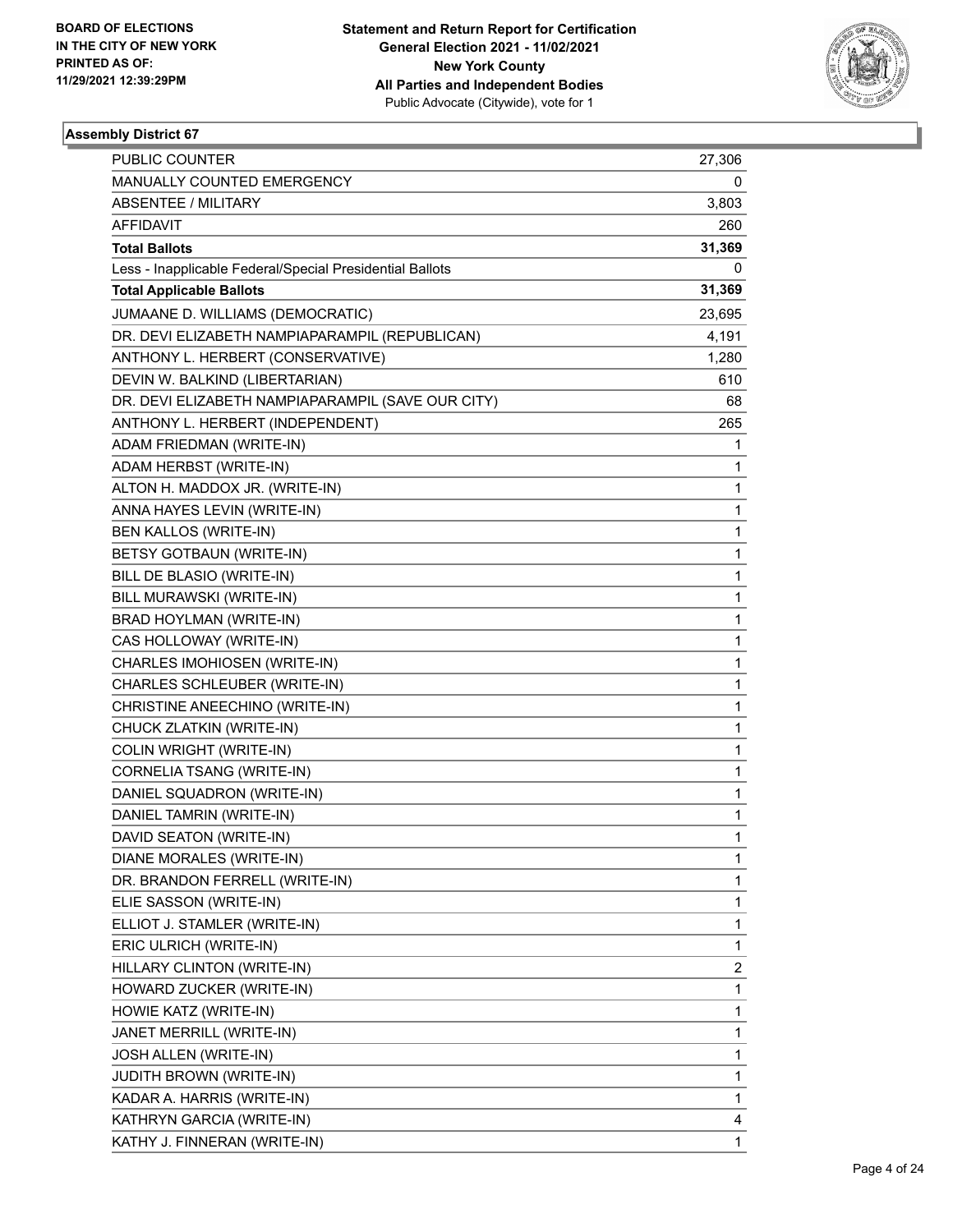

| KIRAN MCCALLUM (WRITE-IN)          | 1      |
|------------------------------------|--------|
| LINDA ALEXANDER (WRITE-IN)         | 1      |
| LUCINDA CARDINAL (WRITE-IN)        | 1      |
| MARA A. NULL (WRITE-IN)            | 1      |
| MARK GREEN (WRITE-IN)              | 1      |
| MATTHEW FRIEDMAN (WRITE-IN)        | 1      |
| MAYA WILEY (WRITE-IN)              | 1      |
| MEAGAN DAY (WRITE-IN)              | 1      |
| MELANIE LA ROCCA (WRITE-IN)        | 1      |
| MERYL GORDON (WRITE-IN)            | 1      |
| MICHAEL BLOOMBERG (WRITE-IN)       | 1      |
| <b>NORMAN SIEGEL (WRITE-IN)</b>    | 1      |
| PREET BHARARA (WRITE-IN)           | 1      |
| RAMONA SINGER (WRITE-IN)           | 1      |
| RAOUL MEYER (WRITE-IN)             | 1      |
| RAPHAEL B. BERDUGO (WRITE-IN)      | 1      |
| SCOTT STRINGER (WRITE-IN)          | 3      |
| SHAWN DONOVAN (WRITE-IN)           | 1      |
| SLAVA HAZIN (WRITE-IN)             | 1      |
| STEVE ROGERS (WRITE-IN)            | 1      |
| TERRANCE PAGE PAGE (WRITE-IN)      | 1      |
| TREMAINE WRIGHT (WRITE-IN)         | 1      |
| TYLER DANIELS (WRITE-IN)           | 1      |
| UNATTRIBUTABLE WRITE-IN (WRITE-IN) | 13     |
| WILLIAM DYER HALPERN (WRITE-IN)    | 1      |
| WYATT FENNES (WRITE-IN)            | 1      |
| YETTA KURLAND (WRITE-IN)           | 1      |
| <b>Total Votes</b>                 | 30,187 |
| Unrecorded                         | 1,182  |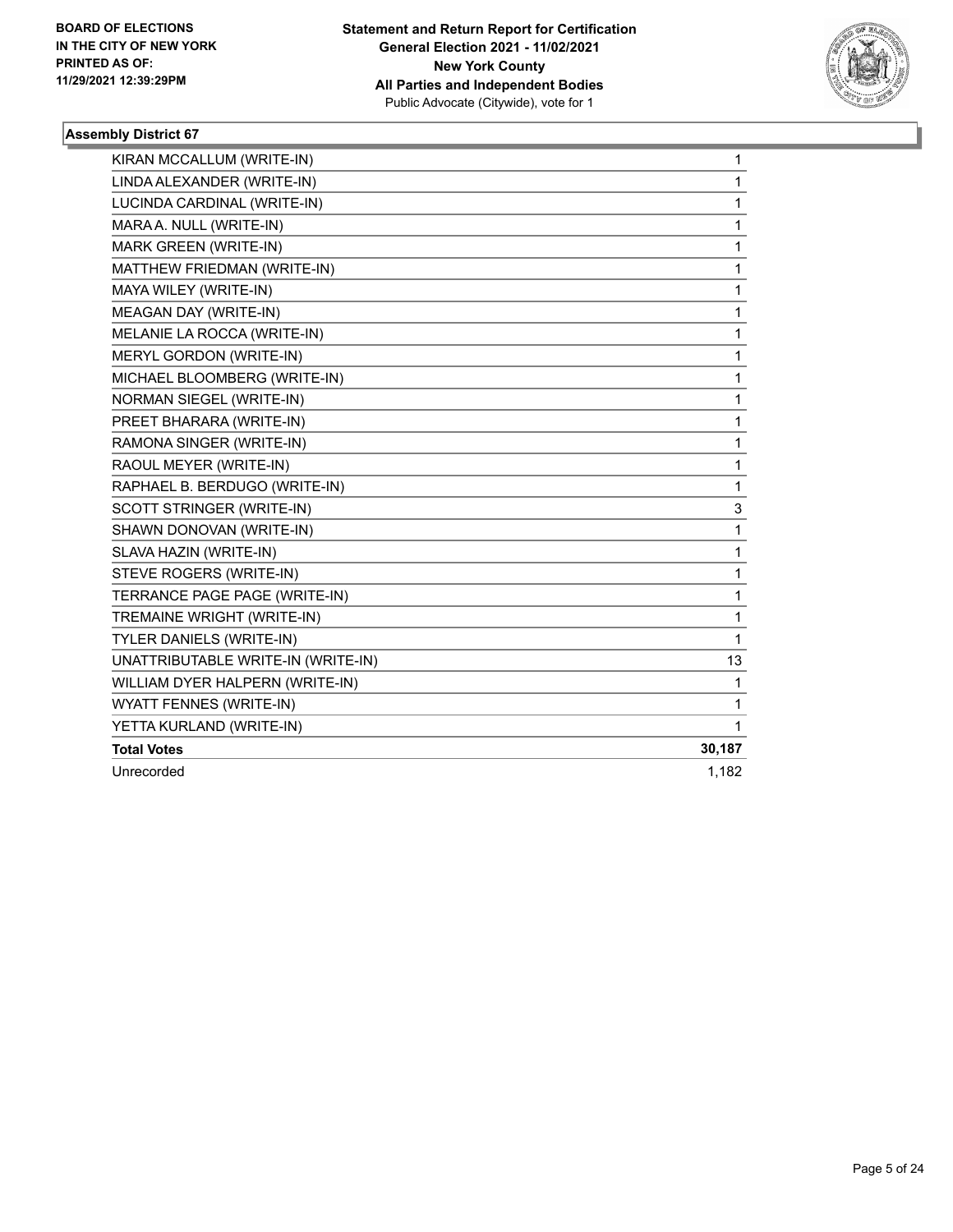

| <b>PUBLIC COUNTER</b>                                    | 15,411       |
|----------------------------------------------------------|--------------|
| MANUALLY COUNTED EMERGENCY                               | 0            |
| <b>ABSENTEE / MILITARY</b>                               | 1,552        |
| <b>AFFIDAVIT</b>                                         | 91           |
| <b>Total Ballots</b>                                     | 17,054       |
| Less - Inapplicable Federal/Special Presidential Ballots | 0            |
| <b>Total Applicable Ballots</b>                          | 17,054       |
| JUMAANE D. WILLIAMS (DEMOCRATIC)                         | 13,285       |
| DR. DEVI ELIZABETH NAMPIAPARAMPIL (REPUBLICAN)           | 1,612        |
| ANTHONY L. HERBERT (CONSERVATIVE)                        | 519          |
| DEVIN W. BALKIND (LIBERTARIAN)                           | 171          |
| DR. DEVI ELIZABETH NAMPIAPARAMPIL (SAVE OUR CITY)        | 52           |
| ANTHONY L. HERBERT (INDEPENDENT)                         | 89           |
| ANDREW CUOMO (WRITE-IN)                                  | 1            |
| <b>ASSATA SHAKUR (WRITE-IN)</b>                          | 1            |
| DAVID M. COLON (WRITE-IN)                                | 1            |
| DONALD TRUMP (WRITE-IN)                                  | 1            |
| <b>GALE BREWER (WRITE-IN)</b>                            | 3            |
| <b>GEORGE KING FISH (WRITE-IN)</b>                       | 1            |
| <b>GWEN GOUDIN (WRITE-IN)</b>                            | 1            |
| HILLARY CLINTON (WRITE-IN)                               | 1            |
| IAN JOHNSTONE (WRITE-IN)                                 | $\mathbf{1}$ |
| JASON CRUZ (WRITE-IN)                                    | 1            |
| MONA REED (WRITE-IN)                                     | 1            |
| ROBERT J. RODRIGUEZ (WRITE-IN)                           | 1            |
| UNATTRIBUTABLE WRITE-IN (WRITE-IN)                       | 5            |
| ZACHARY ISCHOL (WRITE-IN)                                | 1            |
| ZACHERY ZAGGER (WRITE-IN)                                | 1            |
| <b>Total Votes</b>                                       | 15,749       |
| Unrecorded                                               | 1,305        |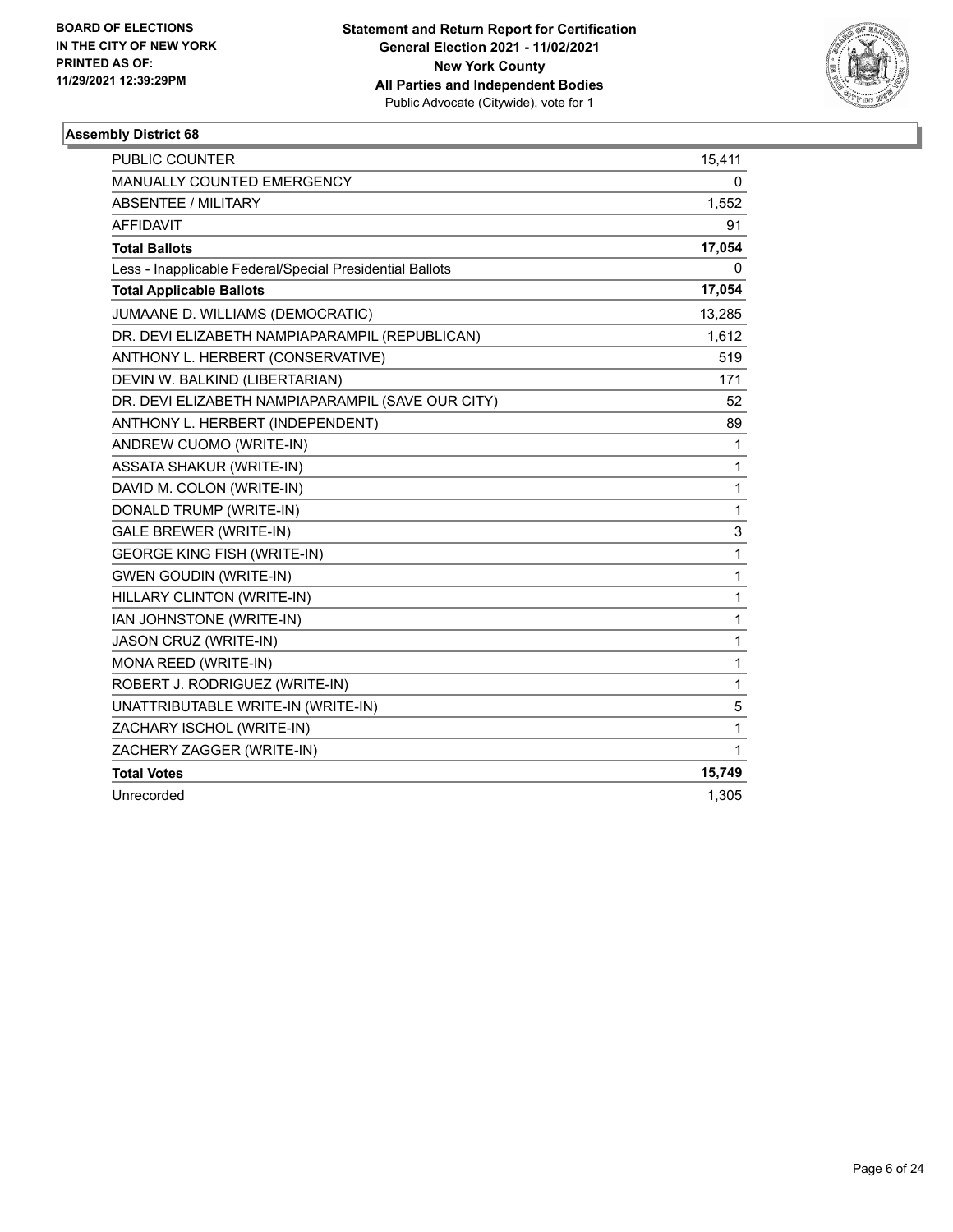

| PUBLIC COUNTER                                           | 25,146       |
|----------------------------------------------------------|--------------|
| MANUALLY COUNTED EMERGENCY                               | 3            |
| ABSENTEE / MILITARY                                      | 4,464        |
| AFFIDAVIT                                                | 191          |
| <b>Total Ballots</b>                                     | 29,804       |
| Less - Inapplicable Federal/Special Presidential Ballots | 0            |
| <b>Total Applicable Ballots</b>                          | 29,804       |
| JUMAANE D. WILLIAMS (DEMOCRATIC)                         | 24,019       |
| DR. DEVI ELIZABETH NAMPIAPARAMPIL (REPUBLICAN)           | 2,394        |
| ANTHONY L. HERBERT (CONSERVATIVE)                        | 752          |
| DEVIN W. BALKIND (LIBERTARIAN)                           | 423          |
| DR. DEVI ELIZABETH NAMPIAPARAMPIL (SAVE OUR CITY)        | 74           |
| ANTHONY L. HERBERT (INDEPENDENT)                         | 151          |
| ANDREW GIULIANI (WRITE-IN)                               | 1            |
| ANDREW YANG (WRITE-IN)                                   | 1            |
| BEN GIBBERD (WRITE-IN)                                   | 1            |
| <b>BILL CLINTON (WRITE-IN)</b>                           | 1            |
| BILL DE BLASIO (WRITE-IN)                                | 1            |
| <b>BLANCHE DUBOIS (WRITE-IN)</b>                         | 1            |
| BRENNAN M.F. OBERNAUER (WRITE-IN)                        | 1            |
| CHARLIE GROSSO (WRITE-IN)                                | 1            |
| CLAUDIA AGUINE (WRITE-IN)                                | 1            |
| COLIN KAEPERNICK (WRITE-IN)                              | 1            |
| DANIEL O'DONNELL (WRITE-IN)                              | 1            |
| DANNY O'DONNELL (WRITE-IN)                               | 1            |
| DAVE COLON (WRITE-IN)                                    | 1            |
| ELIZABETH MCINTOSH (WRITE-IN)                            | 1            |
| ELLEN SHIRE (WRITE-IN)                                   | 1            |
| <b>GLENN GUCCIARDO (WRITE-IN)</b>                        | 1            |
| HELEN ROSENTHAL (WRITE-IN)                               | 1            |
| JANE ZHANG (WRITE-IN)                                    | 1            |
| JELENE KAEHNY (WRITE-IN)                                 | $\mathbf{1}$ |
| JENNIFER COLYER (WRITE-IN)                               | 1            |
| JEROME KRAMMER (WRITE-IN)                                | 1            |
| JIM ROSENTHAL (WRITE-IN)                                 | 1            |
| JO-ANN H. WHITEHORN (WRITE-IN)                           | 1            |
| JOHN KATZMAN (WRITE-IN)                                  | 1            |
| MARK GREEN (WRITE-IN)                                    | 1            |
| MATTHEW BRINCKERHOFF (WRITE-IN)                          | 1            |
| MICHAEL BLOOMBERG (WRITE-IN)                             | 2            |
| MOHAMED DRISSI (WRITE-IN)                                | 1            |
| NICOLE OZAWA (WRITE-IN)                                  | 1            |
| RUTH MESSINGER (WRITE-IN)                                | 1            |
| SCOTT GIRGASH (WRITE-IN)                                 | 1            |
| SCOTT SILVER (WRITE-IN)                                  | 1            |
| TESS STEINKOLK (WRITE-IN)                                | 1            |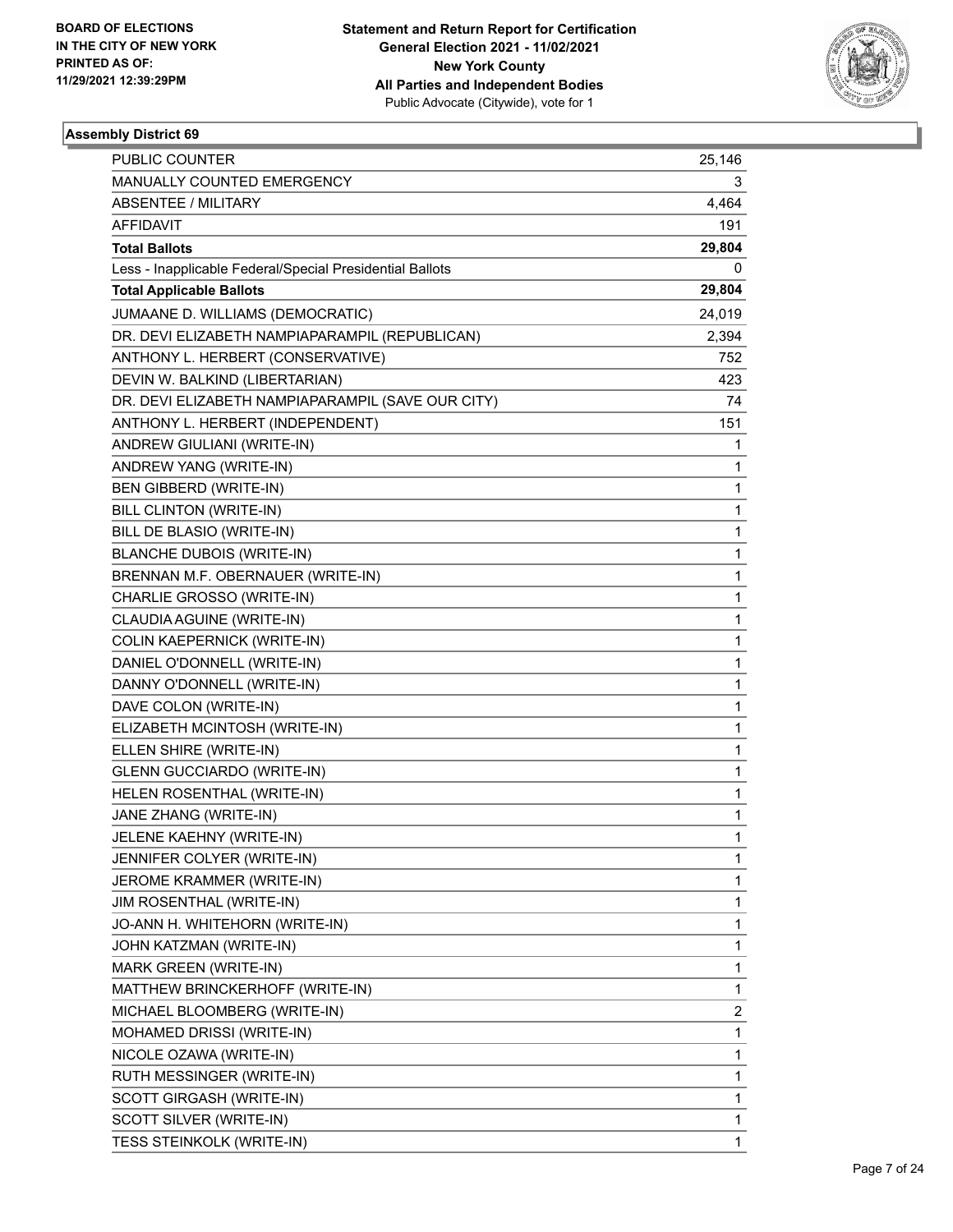

| THOMAS KNIERIM (WRITE-IN)                 |        |
|-------------------------------------------|--------|
| THOMAS ROMAN (WRITE-IN)                   |        |
| TOM DEWEY (WRITE-IN)                      |        |
| UNATTRIBUTABLE WRITE-IN (WRITE-IN)        | 6      |
| UNCOUNTED WRITE-IN PER STATUTE (WRITE-IN) |        |
| WALTER WHITE (WRITE-IN)                   |        |
| WOODY ALLEN (WRITE-IN)                    |        |
| ZEPHYR TEACHOUT (WRITE-IN)                |        |
| <b>Total Votes</b>                        | 27,860 |
| Unrecorded                                | 1.944  |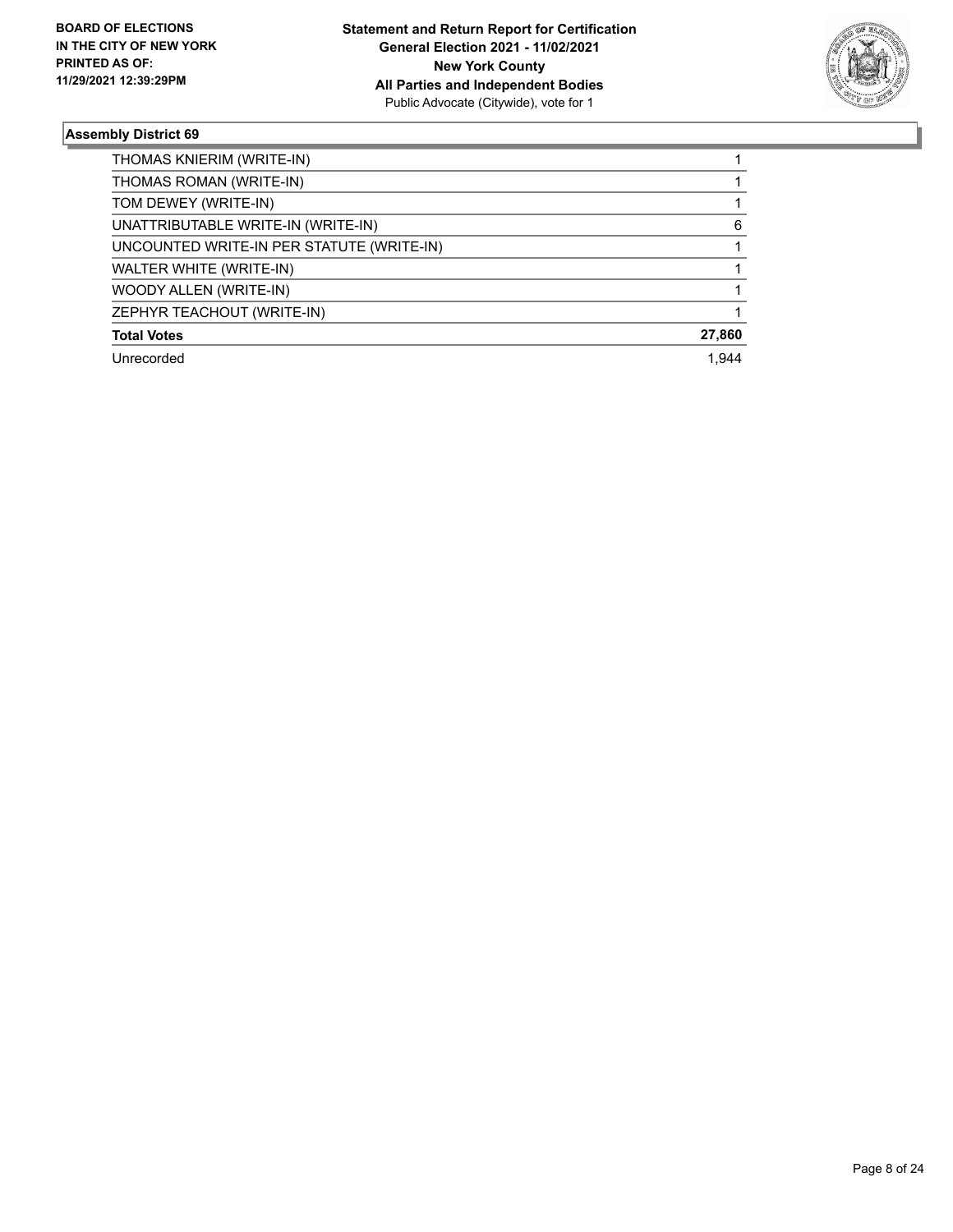

| PUBLIC COUNTER                                           | 20,595           |
|----------------------------------------------------------|------------------|
| <b>MANUALLY COUNTED EMERGENCY</b>                        | 0                |
| <b>ABSENTEE / MILITARY</b>                               | 2,048            |
| <b>AFFIDAVIT</b>                                         | 159              |
| <b>Total Ballots</b>                                     | 22,802           |
| Less - Inapplicable Federal/Special Presidential Ballots | 0                |
| <b>Total Applicable Ballots</b>                          | 22,802           |
| JUMAANE D. WILLIAMS (DEMOCRATIC)                         | 19,639           |
| DR. DEVI ELIZABETH NAMPIAPARAMPIL (REPUBLICAN)           | 911              |
| ANTHONY L. HERBERT (CONSERVATIVE)                        | 470              |
| DEVIN W. BALKIND (LIBERTARIAN)                           | 175              |
| DR. DEVI ELIZABETH NAMPIAPARAMPIL (SAVE OUR CITY)        | 70               |
| ANTHONY L. HERBERT (INDEPENDENT)                         | 121              |
| ALVIN LINDSAY (WRITE-IN)                                 | 1                |
| ANDREW CUOMO (WRITE-IN)                                  | 1                |
| CLARENCE PARKER (WRITE-IN)                               | 1                |
| CRYSTAL MCQUEEN TAYLOR (WRITE-IN)                        | 1                |
| DANIEL GARODNICK (WRITE-IN)                              | 1                |
| DAVID COLON (WRITE-IN)                                   | 1                |
| DAVIS WILLIAMS (WRITE-IN)                                | 1                |
| EDWARD POLLEN (WRITE-IN)                                 | 1                |
| ERIC GARNER (WRITE-IN)                                   | 1                |
| GARY HILL (WRITE-IN)                                     | 1                |
| GREGORY BAGGERT (WRITE-IN)                               | 1                |
| HUGO MASSEY (WRITE-IN)                                   | 1                |
| JAMES LANE (WRITE-IN)                                    | $\boldsymbol{2}$ |
| KALIRIS SALAS-RAMIREZ (WRITE-IN)                         | 1                |
| KATHRYN GARCIA (WRITE-IN)                                | 1                |
| KEITH R. VESSELL (WRITE-IN)                              | 1                |
| NICHOLAS O SADNYTZKY (WRITE-IN)                          | 1                |
| RON PAUL (WRITE-IN)                                      | 1                |
| TANESHA GRANT (WRITE-IN)                                 | 1                |
| TOM PITTS (WRITE-IN)                                     | 1                |
| UNATTRIBUTABLE WRITE-IN (WRITE-IN)                       | 7                |
| UNCOUNTED WRITE-IN PER STATUTE (WRITE-IN)                | 1                |
| <b>Total Votes</b>                                       | 21,415           |
| Unrecorded                                               | 1,387            |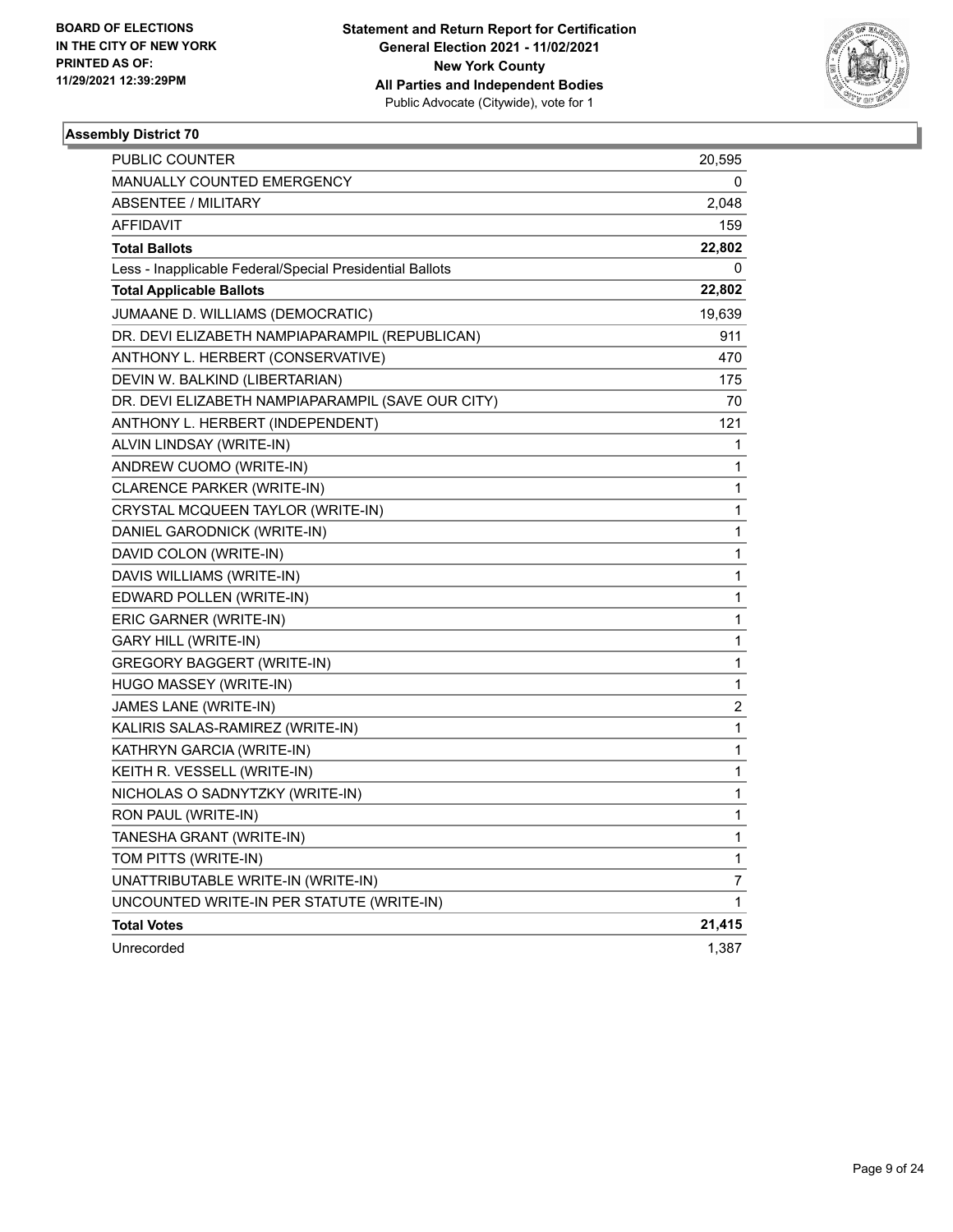

| PUBLIC COUNTER                                           | 19,563                  |
|----------------------------------------------------------|-------------------------|
| MANUALLY COUNTED EMERGENCY                               | 0                       |
| ABSENTEE / MILITARY                                      | 1,556                   |
| AFFIDAVIT                                                | 118                     |
| <b>Total Ballots</b>                                     | 21,237                  |
| Less - Inapplicable Federal/Special Presidential Ballots | 0                       |
| <b>Total Applicable Ballots</b>                          | 21,237                  |
| JUMAANE D. WILLIAMS (DEMOCRATIC)                         | 17,841                  |
| DR. DEVI ELIZABETH NAMPIAPARAMPIL (REPUBLICAN)           | 1,406                   |
| ANTHONY L. HERBERT (CONSERVATIVE)                        | 466                     |
| DEVIN W. BALKIND (LIBERTARIAN)                           | 185                     |
| DR. DEVI ELIZABETH NAMPIAPARAMPIL (SAVE OUR CITY)        | 55                      |
| ANTHONY L. HERBERT (INDEPENDENT)                         | 109                     |
| ALEXANDER JALLOT (WRITE-IN)                              | 1                       |
| ANDREW GREENWARD (WRITE-IN)                              | 1                       |
| ANTHONY MARTINEZ (WRITE-IN)                              | 1                       |
| <b>ASHLEY BROWN (WRITE-IN)</b>                           | 1                       |
| CATHERINE QUINN (WRITE-IN)                               | 1                       |
| COREY JOHNSON (WRITE-IN)                                 | $\overline{\mathbf{c}}$ |
| DAVID LOWER (WRITE-IN)                                   | 1                       |
| EVELYN MICHELLE NOONAN (WRITE-IN)                        | 1                       |
| <b>GALE BREWER (WRITE-IN)</b>                            | 1                       |
| HILLARY CLINTON (WRITE-IN)                               | 1                       |
| LARRY PROFETA (WRITE-IN)                                 | 1                       |
| LIAM GARCIA (WRITE-IN)                                   | 1                       |
| LINDA ROSENTHAL (WRITE-IN)                               | 1                       |
| LUIS TEJADA (WRITE-IN)                                   | 1                       |
| MATT BEATTY (WRITE-IN)                                   | 1                       |
| MATT CHRISTMAN (WRITE-IN)                                | 1                       |
| MICHAELA S. PHIPPS (WRITE-IN)                            | 1                       |
| MICHELLE NOONAN (WRITE-IN)                               | 1                       |
| NORMAN SIEGEL (WRITE-IN)                                 | 1                       |
| RAFAEL MANGUAL (WRITE-IN)                                | 1                       |
| RAMON F. RAMOS (WRITE-IN)                                | 1                       |
| RAMON RAMOS (WRITE-IN)                                   | 1                       |
| ROBERT DENIRO (WRITE-IN)                                 | 1                       |
| ROLANDO CRULLON (WRITE-IN)                               | 1                       |
| RON DIORIO (WRITE-IN)                                    | 1                       |
| SATOSHI NAKAMOTO (WRITE-IN)                              | 1                       |
| SPIKE LEE (WRITE-IN)                                     | 1                       |
| SUE ELLEN BODELL (WRITE-IN)                              | 1                       |
| THERESA E. HASSLER (WRITE-IN)                            | 1                       |
| TIA LUNE WYNN (WRITE-IN)                                 | 1                       |
| UNATTRIBUTABLE WRITE-IN (WRITE-IN)                       | 8                       |
| UNCOUNTED WRITE-IN PER STATUTE (WRITE-IN)                | 1                       |
| ZEPHYR TEACHOUT (WRITE-IN)                               | 1                       |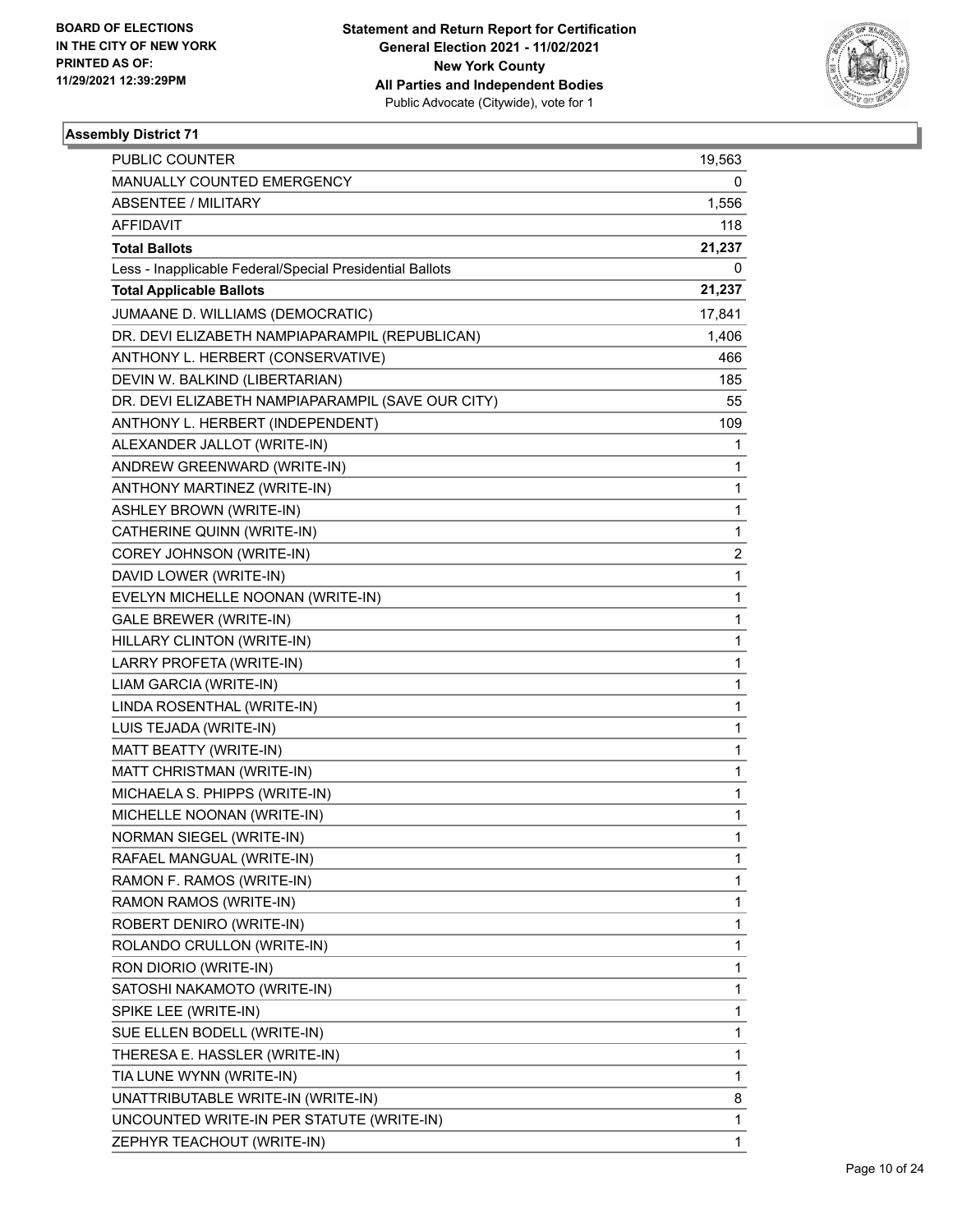

| <b>Total Votes</b>                                       | 20,103       |  |
|----------------------------------------------------------|--------------|--|
| Unrecorded                                               | 1,134        |  |
| <b>Assembly District 72</b>                              |              |  |
| PUBLIC COUNTER                                           | 14,315       |  |
| <b>MANUALLY COUNTED EMERGENCY</b>                        | 0            |  |
| <b>ABSENTEE / MILITARY</b>                               | 864          |  |
| <b>AFFIDAVIT</b>                                         | 92           |  |
| <b>Total Ballots</b>                                     | 15,271       |  |
| Less - Inapplicable Federal/Special Presidential Ballots | 0            |  |
| <b>Total Applicable Ballots</b>                          | 15,271       |  |
| JUMAANE D. WILLIAMS (DEMOCRATIC)                         | 11,498       |  |
| DR. DEVI ELIZABETH NAMPIAPARAMPIL (REPUBLICAN)           | 1,699        |  |
| ANTHONY L. HERBERT (CONSERVATIVE)                        | 396          |  |
| DEVIN W. BALKIND (LIBERTARIAN)                           | 197          |  |
| DR. DEVI ELIZABETH NAMPIAPARAMPIL (SAVE OUR CITY)        | 64           |  |
| ANTHONY L. HERBERT (INDEPENDENT)                         | 94           |  |
| ADAM HAMILTON (WRITE-IN)                                 | 1            |  |
| ANGELO ORTIZ (WRITE-IN)                                  | 1            |  |
| ANTHONY LEMMA SR. (WRITE-IN)                             | $\mathbf{1}$ |  |
| CRYSTAL WRIGHT (WRITE-IN)                                | 1            |  |
| DANIEL LIPSMAN (WRITE-IN)                                | 1            |  |
| DANIEL TARPLON (WRITE-IN)                                | 1            |  |
| EDITH GAHL (WRITE-IN)                                    | 1            |  |
| ERIC RASSI (WRITE-IN)                                    | 1            |  |
| EVAN GEOFFREY (WRITE-IN)                                 | 1            |  |
| JARIEL ESTRELLA (WRITE-IN)                               | 1            |  |
| JOSE TENA (WRITE-IN)                                     | 1            |  |
| NEV BROWN (WRITE-IN)                                     | 1            |  |
| PAT ROBINSON (WRITE-IN)                                  | 1            |  |
| THEO C. ALVAREZ (WRITE-IN)                               | 1            |  |
| UNATTRIBUTABLE WRITE-IN (WRITE-IN)                       | 5            |  |
| WALTER HARRIS (WRITE-IN)                                 | 1            |  |
| YULIDN MARTINEZ (WRITE-IN)                               | $\mathbf{1}$ |  |
| <b>Total Votes</b>                                       | 13,969       |  |
| Unrecorded                                               | 1,302        |  |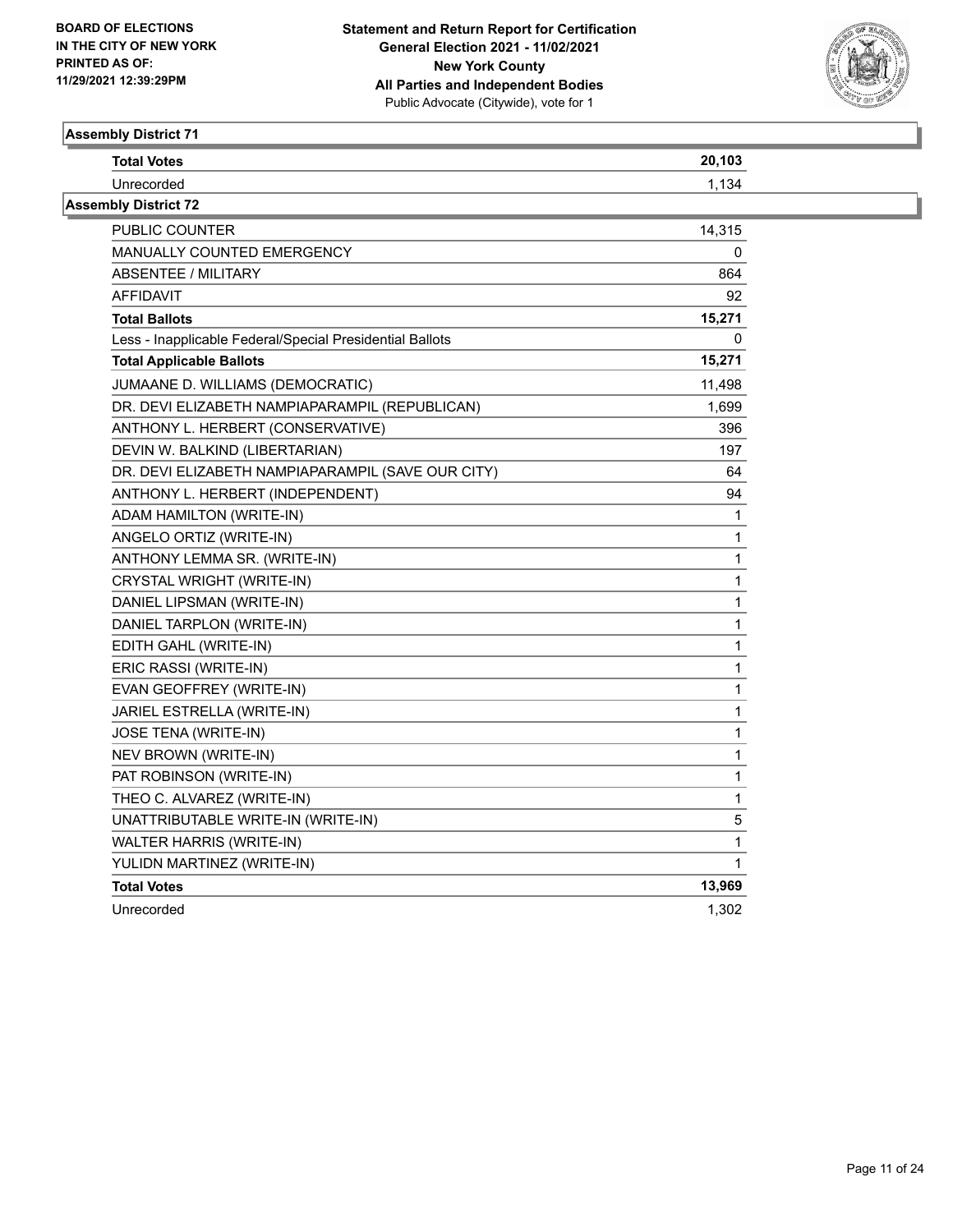

| <b>PUBLIC COUNTER</b>                                    | 22,010 |
|----------------------------------------------------------|--------|
| MANUALLY COUNTED EMERGENCY                               | 0      |
| <b>ABSENTEE / MILITARY</b>                               | 4,408  |
| AFFIDAVIT                                                | 207    |
| <b>Total Ballots</b>                                     | 26,625 |
| Less - Inapplicable Federal/Special Presidential Ballots | 0      |
| <b>Total Applicable Ballots</b>                          | 26,625 |
| JUMAANE D. WILLIAMS (DEMOCRATIC)                         | 17,010 |
| DR. DEVI ELIZABETH NAMPIAPARAMPIL (REPUBLICAN)           | 6,269  |
| ANTHONY L. HERBERT (CONSERVATIVE)                        | 1,326  |
| DEVIN W. BALKIND (LIBERTARIAN)                           | 535    |
| DR. DEVI ELIZABETH NAMPIAPARAMPIL (SAVE OUR CITY)        | 79     |
| ANTHONY L. HERBERT (INDEPENDENT)                         | 235    |
| ANDREW RANDEL (WRITE-IN)                                 | 1      |
| ANNA HAYES LEVIN (WRITE-IN)                              | 1      |
| ASHII BABBITT (WRITE-IN)                                 | 1      |
| <b>BEN KALLOS (WRITE-IN)</b>                             | 1      |
| <b>BILL CLINTON (WRITE-IN)</b>                           | 1      |
| CAROL J. SHINE (WRITE-IN)                                | 1      |
| CHARLOTTE HORGLAND (WRITE-IN)                            | 1      |
| CHRISTOPHER GONZALEZ (WRITE-IN)                          | 1      |
| DANIEL SQUADRON (WRITE-IN)                               | 1      |
| DAVE COLON (WRITE-IN)                                    | 1      |
| DIVYA LAKHANEY (WRITE-IN)                                | 1      |
| EMEL GLICKSON (WRITE-IN)                                 | 1      |
| FRANKLIN ARMSTRONG (WRITE-IN)                            | 1      |
| ISABELLA KIRST (WRITE-IN)                                | 1      |
| JARRED COHEN (WRITE-IN)                                  | 1      |
| JEREMY SHOCKETT (WRITE-IN)                               | 1      |
| JOHN WOLFF (WRITE-IN)                                    | 1      |
| KIM MOSCARITOLO (WRITE-IN)                               | 1      |
| LEE SWEDOWSKY (WRITE-IN)                                 | 1      |
| MADISON EPNER (WRITE-IN)                                 | 1      |
| MARK DAVID (WRITE-IN)                                    | 1      |
| REBECCA WINIK (WRITE-IN)                                 | 1      |
| ROBERT ABRAMS (WRITE-IN)                                 | 1      |
| RON KIM (WRITE-IN)                                       | 1      |
| SUSAN H. SEIDEL (WRITE-IN)                               | 1      |
| UNATTRIBUTABLE WRITE-IN (WRITE-IN)                       | 3      |
| WILLIAM E. ROSEN (WRITE-IN)                              | 1      |
| <b>Total Votes</b>                                       | 25,483 |
| Unrecorded                                               | 1,142  |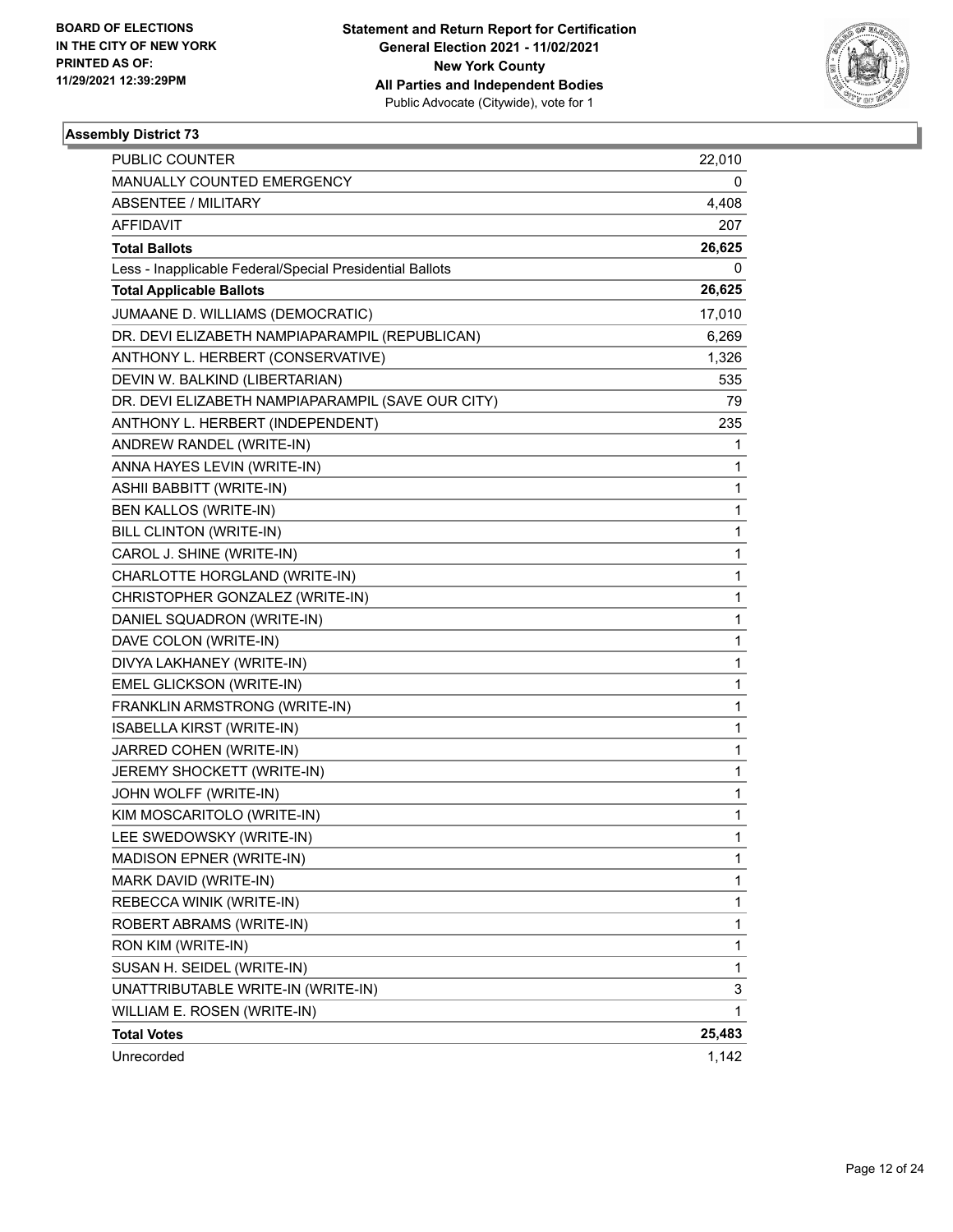

| PUBLIC COUNTER                                           | 19,960       |
|----------------------------------------------------------|--------------|
| MANUALLY COUNTED EMERGENCY                               | 9            |
| <b>ABSENTEE / MILITARY</b>                               | 2,084        |
| AFFIDAVIT                                                | 183          |
| <b>Total Ballots</b>                                     | 22,236       |
| Less - Inapplicable Federal/Special Presidential Ballots | 0            |
| <b>Total Applicable Ballots</b>                          | 22,236       |
| JUMAANE D. WILLIAMS (DEMOCRATIC)                         | 16,385       |
| DR. DEVI ELIZABETH NAMPIAPARAMPIL (REPUBLICAN)           | 3,179        |
| ANTHONY L. HERBERT (CONSERVATIVE)                        | 975          |
| DEVIN W. BALKIND (LIBERTARIAN)                           | 401          |
| DR. DEVI ELIZABETH NAMPIAPARAMPIL (SAVE OUR CITY)        | 96           |
| ANTHONY L. HERBERT (INDEPENDENT)                         | 165          |
| AARON JUDGE (WRITE-IN)                                   | 1            |
| ALICIA BOYD (WRITE-IN)                                   | $\mathbf{1}$ |
| ANDREW CUOMO (WRITE-IN)                                  | $\mathbf{1}$ |
| <b>BARRY ELIAS (WRITE-IN)</b>                            | 1            |
| CARLA BERKLEY (WRITE-IN)                                 | $\mathbf{1}$ |
| CAROLYN CONABOY (WRITE-IN)                               | $\mathbf{1}$ |
| CHARLOTTE RUHL (WRITE-IN)                                | $\mathbf 1$  |
| CHRISTINE GARCIA (WRITE-IN)                              | $\mathbf{1}$ |
| CHRISTINE QUINN (WRITE-IN)                               | $\mathbf 1$  |
| CLARA BUSH BOUCHER (WRITE-IN)                            | 1            |
| DAN GORODNICK (WRITE-IN)                                 | $\mathbf{1}$ |
| DAVID NELKIN (WRITE-IN)                                  | $\mathbf{1}$ |
| DORIS LING COHAN (WRITE-IN)                              | 1            |
| ERIC VICTORIAN (WRITE-IN)                                | $\mathbf{1}$ |
| JOSH KAPLAN (WRITE-IN)                                   | $\mathbf{1}$ |
| <b>JOSH THOMPSON (WRITE-IN)</b>                          | 1            |
| KATHRYN GARCIA (WRITE-IN)                                | 2            |
| KENNETH PEREZ (WRITE-IN)                                 | $\mathbf{1}$ |
| LESLIE ROEDER (WRITE-IN)                                 | $\mathbf{1}$ |
| MARGARITA LOPEZ (WRITE-IN)                               | $\mathbf{1}$ |
| MARK SICONOLFI (WRITE-IN)                                | 1            |
| MICAH LASHER (WRITE-IN)                                  | 1            |
| PENTON LAWLESS (WRITE-IN)                                | $\mathbf{1}$ |
| PREET BHARARA (WRITE-IN)                                 | $\mathbf{1}$ |
| RJ BARRETT (WRITE-IN)                                    | 1            |
| ROBERTO ROSSI (WRITE-IN)                                 | 1            |
| STEVEN KAPLAN (WRITE-IN)                                 | 1            |
| UNATTRIBUTABLE WRITE-IN (WRITE-IN)                       | 13           |
| UNCOUNTED WRITE-IN PER STATUTE (WRITE-IN)                | 1            |
| WILLIE COTTON (WRITE-IN)                                 | 1            |
| <b>Total Votes</b>                                       | 21,244       |
| Unrecorded                                               | 992          |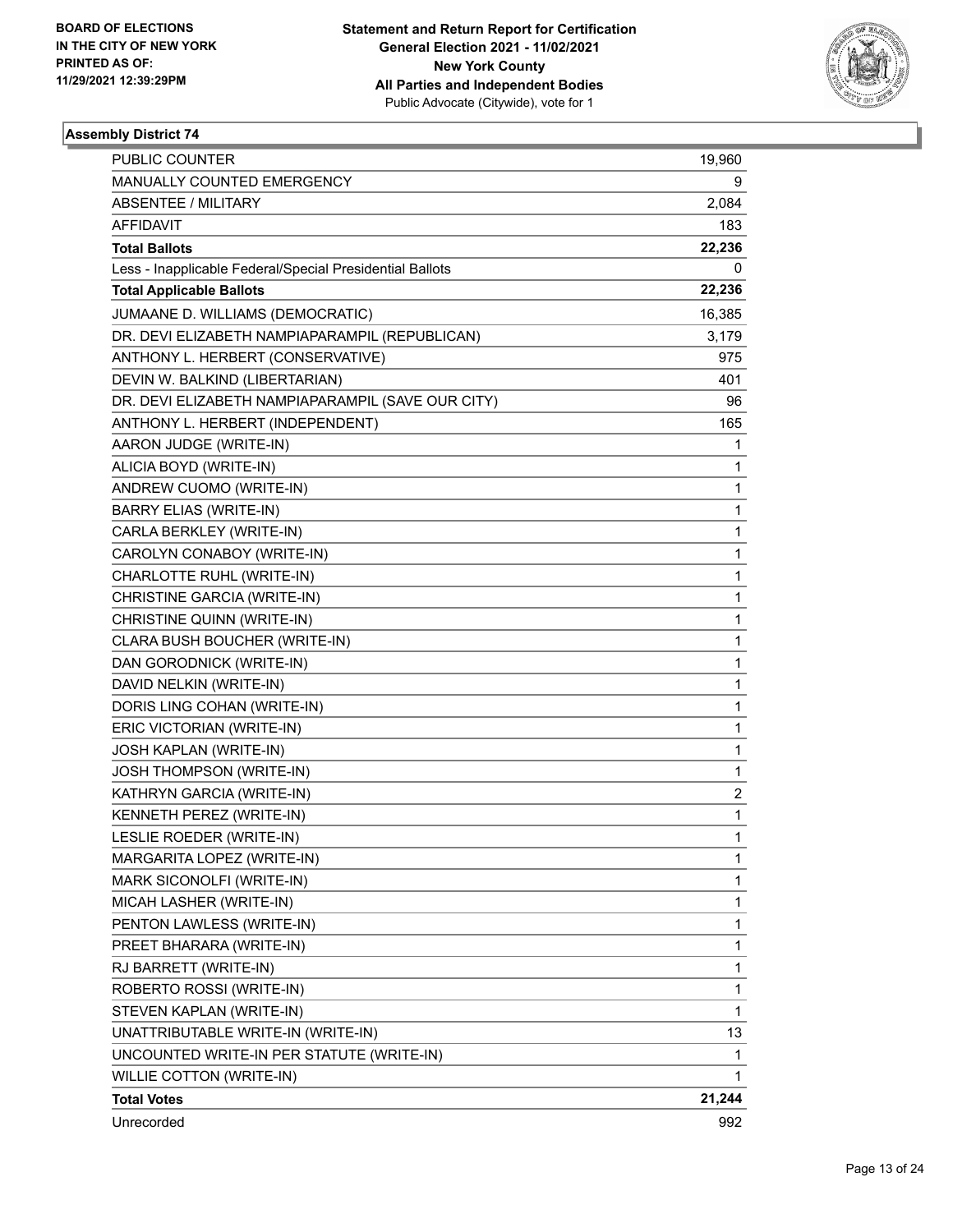

| PUBLIC COUNTER                                           | 21,127       |
|----------------------------------------------------------|--------------|
| MANUALLY COUNTED EMERGENCY                               | 0            |
| <b>ABSENTEE / MILITARY</b>                               | 2,818        |
| AFFIDAVIT                                                | 192          |
| <b>Total Ballots</b>                                     | 24,137       |
| Less - Inapplicable Federal/Special Presidential Ballots | 0            |
| <b>Total Applicable Ballots</b>                          | 24,137       |
| JUMAANE D. WILLIAMS (DEMOCRATIC)                         | 18,484       |
| DR. DEVI ELIZABETH NAMPIAPARAMPIL (REPUBLICAN)           | 3,151        |
| ANTHONY L. HERBERT (CONSERVATIVE)                        | 847          |
| DEVIN W. BALKIND (LIBERTARIAN)                           | 484          |
| DR. DEVI ELIZABETH NAMPIAPARAMPIL (SAVE OUR CITY)        | 81           |
| ANTHONY L. HERBERT (INDEPENDENT)                         | 155          |
| BETSY GOTTEBOUM (WRITE-IN)                               | 1            |
| BEVERLY H. KOLBER (WRITE-IN)                             | $\mathbf{1}$ |
| CHRISTIAN ERWIN (WRITE-IN)                               | $\mathbf{1}$ |
| COREY JOHNSON (WRITE-IN)                                 | 3            |
| DANIEL GARODNICK (WRITE-IN)                              | $\mathbf{1}$ |
| DANIEL J. HANGGI (WRITE-IN)                              | 1            |
| DANIEL SQUADRON (WRITE-IN)                               | $\mathbf{1}$ |
| EDIE WINDSOR (WRITE-IN)                                  | $\mathbf{1}$ |
| FELIX BIEDERMAN (WRITE-IN)                               | 1            |
| HASIBA HAQ (WRITE-IN)                                    | 1            |
| HILLARY CLINTON (WRITE-IN)                               | 4            |
| JEREMY R. COHEN (WRITE-IN)                               | 1            |
| JIMMY MCMILLAN (WRITE-IN)                                | $\mathbf{1}$ |
| JOE SCHAEFER (WRITE-IN)                                  | $\mathbf{1}$ |
| JOEY DLUZAK (WRITE-IN)                                   | 1            |
| JULIUS RANDLE (WRITE-IN)                                 | 1            |
| KATHRYN GARCIA (WRITE-IN)                                | $\mathbf{1}$ |
| LOUIE LEONARDO (WRITE-IN)                                | 1            |
| LUCY MARTINEZ (WRITE-IN)                                 | $\mathbf{1}$ |
| LYNDA KENNEDY (WRITE-IN)                                 | 1            |
| MARK GREEN (WRITE-IN)                                    | 1            |
| MAUD MARON (WRITE-IN)                                    | $\mathbf{1}$ |
| MAYA WILEY (WRITE-IN)                                    | $\mathbf{1}$ |
| MICHELLE CARUSO-CABRERA (WRITE-IN)                       | 1            |
| PAMELA BERMAN (WRITE-IN)                                 | $\mathbf{1}$ |
| RENEE KEITT (WRITE-IN)                                   | 1            |
| THEO CHINO (WRITE-IN)                                    | 1            |
| ULRIC MCCALLUM (WRITE-IN)                                | $\mathbf{1}$ |
| UNATTRIBUTABLE WRITE-IN (WRITE-IN)                       | 10           |
| WILLIE COTTON (WRITE-IN)                                 | 1            |
| <b>Total Votes</b>                                       | 23,246       |
| Unrecorded                                               | 891          |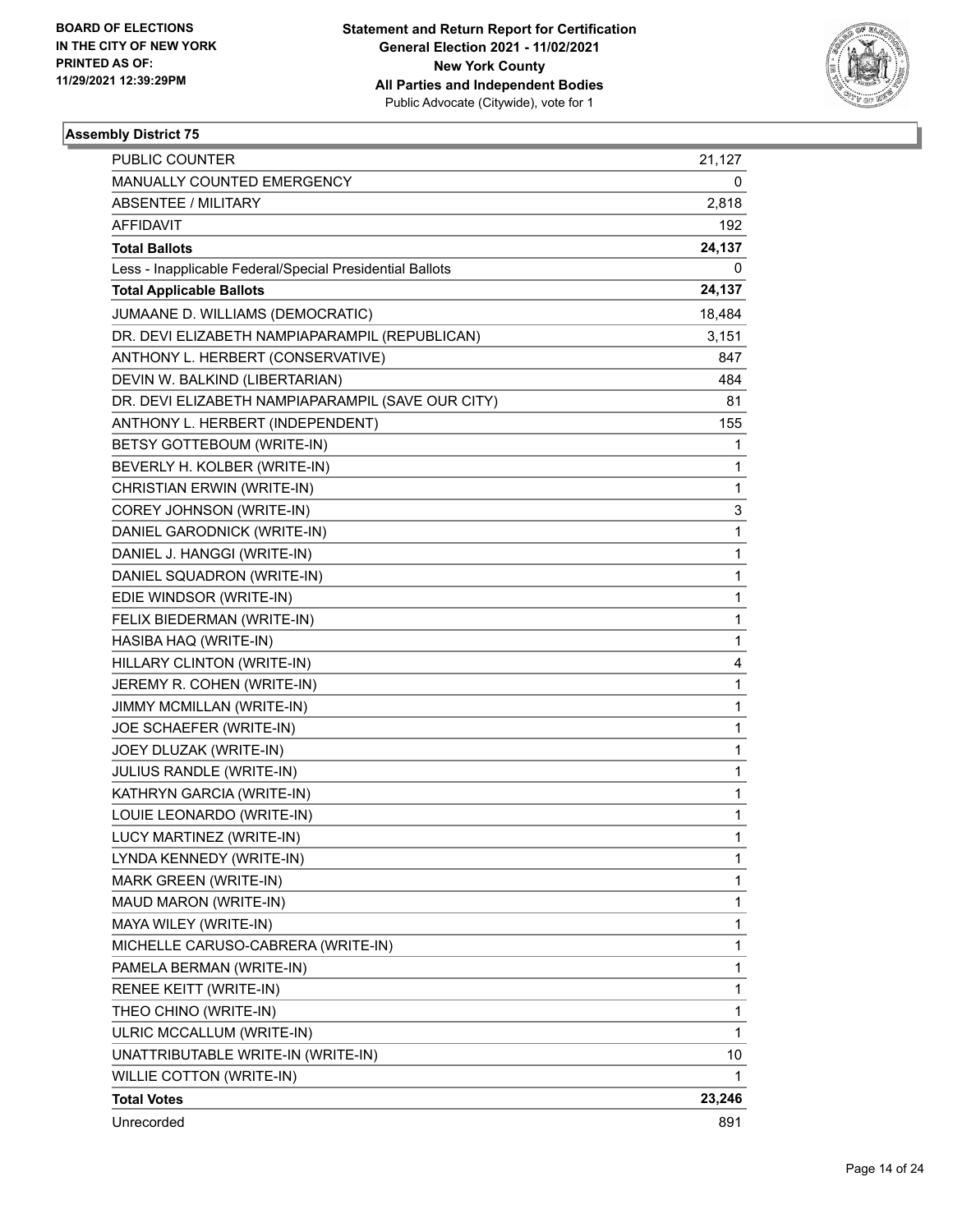

| PUBLIC COUNTER                                           | 23,319       |
|----------------------------------------------------------|--------------|
| MANUALLY COUNTED EMERGENCY                               | 0            |
| <b>ABSENTEE / MILITARY</b>                               | 3,618        |
| AFFIDAVIT                                                | 257          |
| <b>Total Ballots</b>                                     | 27,194       |
| Less - Inapplicable Federal/Special Presidential Ballots | 0            |
| <b>Total Applicable Ballots</b>                          | 27,194       |
| JUMAANE D. WILLIAMS (DEMOCRATIC)                         | 18,549       |
| DR. DEVI ELIZABETH NAMPIAPARAMPIL (REPUBLICAN)           | 5,357        |
| ANTHONY L. HERBERT (CONSERVATIVE)                        | 1,321        |
| DEVIN W. BALKIND (LIBERTARIAN)                           | 521          |
| DR. DEVI ELIZABETH NAMPIAPARAMPIL (SAVE OUR CITY)        | 98           |
| ANTHONY L. HERBERT (INDEPENDENT)                         | 273          |
| ALAN HENRY FLACKS (WRITE-IN)                             | 1            |
| ALINA ATAYAN (WRITE-IN)                                  | 1            |
| ANDREW DONG (WRITE-IN)                                   | 1            |
| ARTHUR SCHWARTZ (WRITE-IN)                               | 1            |
| BARBARA CHOCKY (WRITE-IN)                                | 1            |
| <b>BRAD GREEN (WRITE-IN)</b>                             | 1            |
| CECILE RICHARDS (WRITE-IN)                               | 1            |
| DANIEL GARODNICK (WRITE-IN)                              | 1            |
| DAWN SMALLS (WRITE-IN)                                   | 3            |
| DOLLY LEVI (WRITE-IN)                                    | 1            |
| DONALD TRUMP (WRITE-IN)                                  | 1            |
| DOV HIKIND (WRITE-IN)                                    | 1            |
| ELLEN SAKANY (WRITE-IN)                                  | 1            |
| ESTER YANG (WRITE-IN)                                    | 1            |
| <b>GEORGE K. HART (WRITE-IN)</b>                         | 1            |
| GERALD A. PALMIERI (WRITE-IN)                            | 1            |
| HELEN ROSENTHAL (WRITE-IN)                               | 1            |
| HILLARY CLINTON (WRITE-IN)                               | 1            |
| HONG ZHOU (WRITE-IN)                                     | 1            |
| HOWARD ROTBLATT (WRITE-IN)                               | 1            |
| HOWIE HAWKINS (WRITE-IN)                                 | 1            |
| JACK WEINTRAUB (WRITE-IN)                                | 1            |
| JACKIE DISCHELL (WRITE-IN)                               | $\mathbf{1}$ |
| JANE R. CROTTY (WRITE-IN)                                | 2            |
| JAYSON TRAXLER (WRITE-IN)                                | 1            |
| JOSH HEMPHILL (WRITE-IN)                                 | 1            |
| JULIUS RANDLE (WRITE-IN)                                 | 1            |
| KATHRYN GARCIA (WRITE-IN)                                | 1            |
| LEOLIZ RAWY (WRITE-IN)                                   | 1            |
| LINDA S. ROYAL (WRITE-IN)                                | 1            |
| LISA GOLDFEDER (WRITE-IN)                                | 1            |
| LIZ KRUEGER (WRITE-IN)                                   | 1            |
| LOUISE RABBIT (WRITE-IN)                                 | 1            |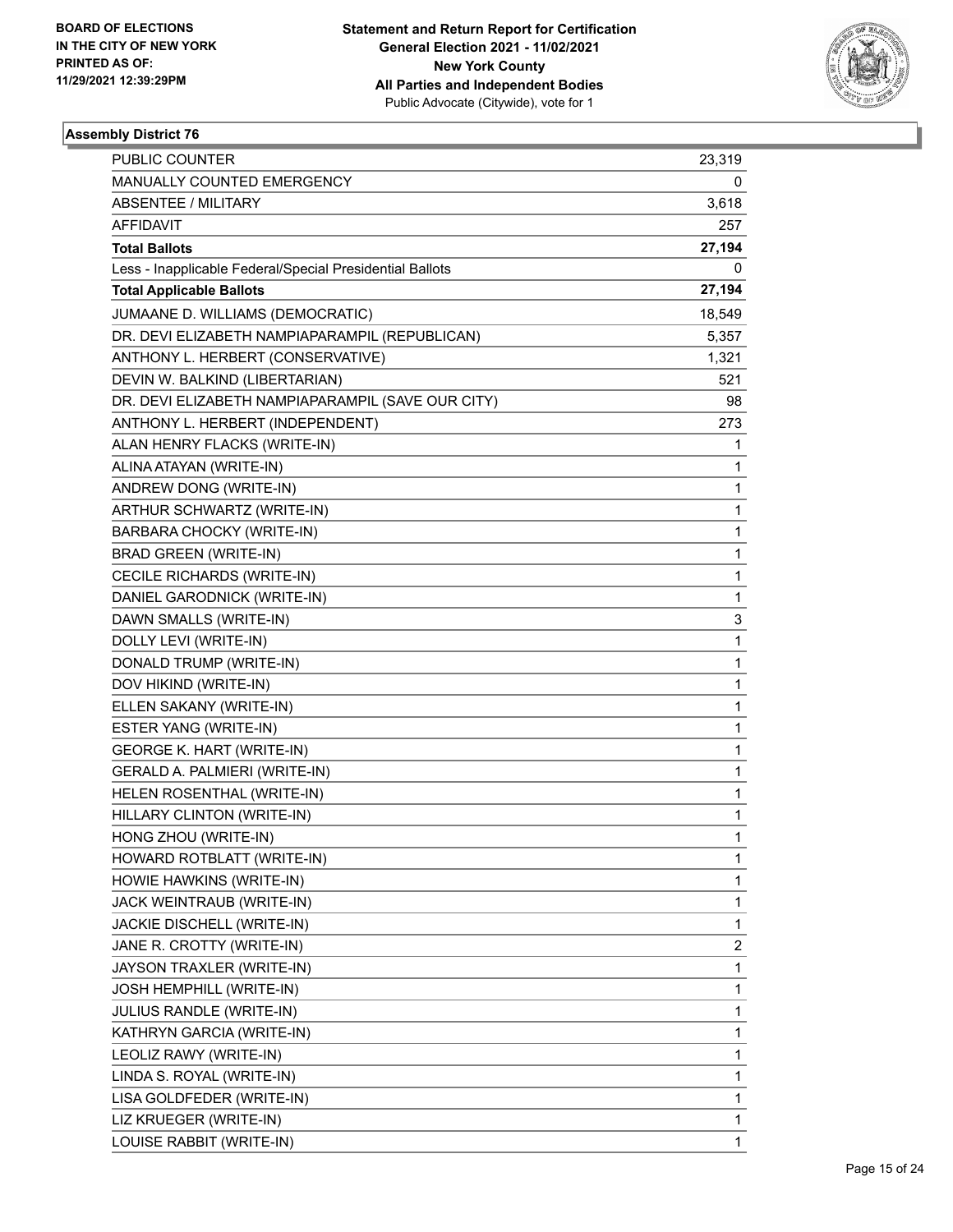

| MICHAEL BLOOMBERG (WRITE-IN)              |        |
|-------------------------------------------|--------|
| MICHAEL LUPINACCI (WRITE-IN)              |        |
| NORMAN SIEGEL (WRITE-IN)                  |        |
| RASHABH SINHA (WRITE-IN)                  |        |
| REBECA WEINTRAHG (WRITE-IN)               |        |
| TALION YOUNG (WRITE-IN)                   |        |
| THEO BRUCE CHINO (WRITE-IN)               |        |
| THERESA POON (WRITE-IN)                   |        |
| TONY STARK (WRITE-IN)                     |        |
| UNATTRIBUTABLE WRITE-IN (WRITE-IN)        | 12     |
| UNCOUNTED WRITE-IN PER STATUTE (WRITE-IN) |        |
| VALERIE MASON (WRITE-IN)                  |        |
| ZACHARY KOCHIN (WRITE-IN)                 |        |
| <b>Total Votes</b>                        | 26,179 |
| Unrecorded                                | 1.015  |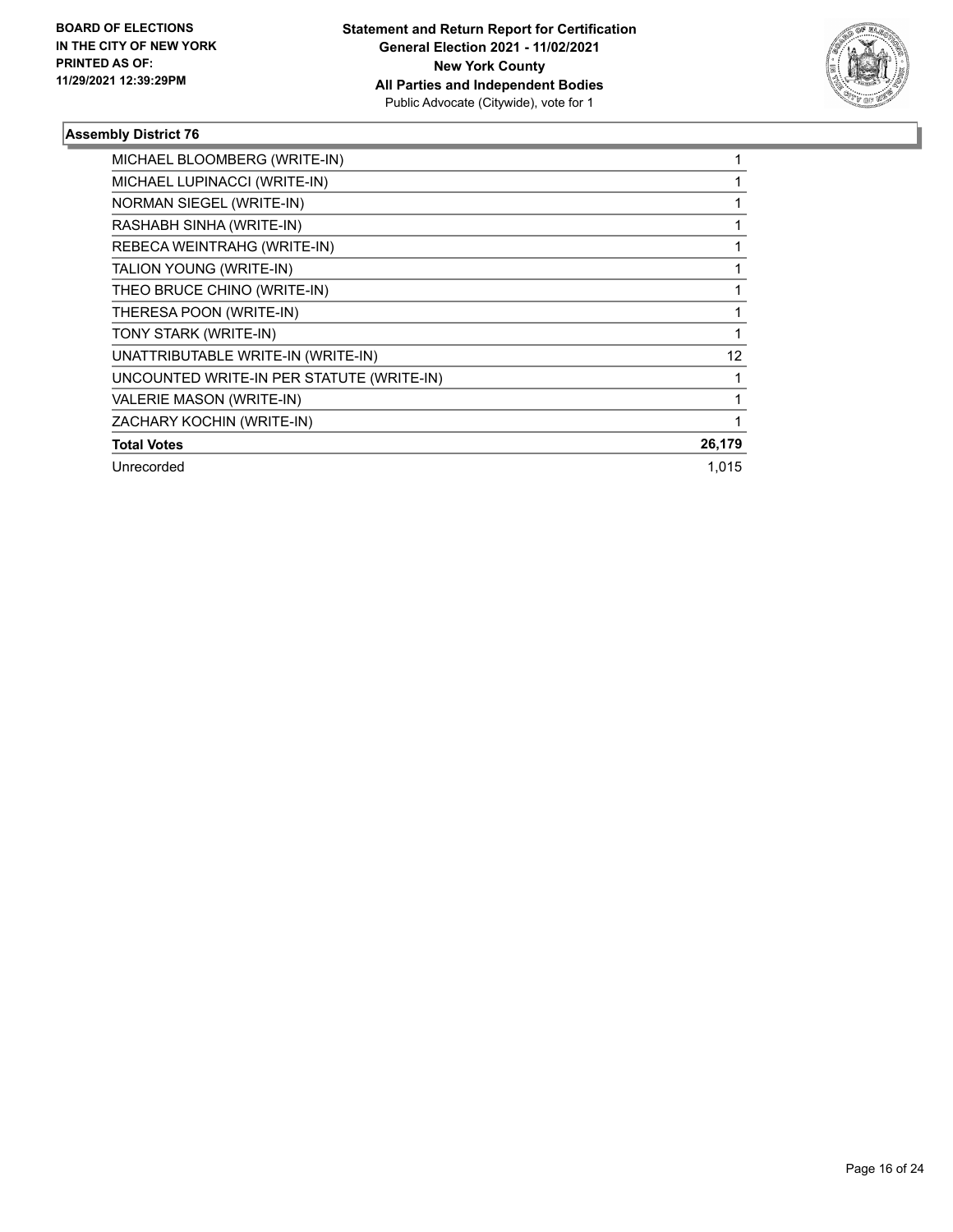

| <b>PUBLIC COUNTER</b>                                    | 246,037 |
|----------------------------------------------------------|---------|
| MANUALLY COUNTED EMERGENCY                               | 12      |
| <b>ABSENTEE / MILITARY</b>                               | 31,068  |
| <b>AFFIDAVIT</b>                                         | 2,100   |
| <b>Total Ballots</b>                                     | 279,217 |
| Less - Inapplicable Federal/Special Presidential Ballots | 0       |
| <b>Total Applicable Ballots</b>                          | 279,217 |
| JUMAANE D. WILLIAMS (DEMOCRATIC)                         | 210,620 |
| DR. DEVI ELIZABETH NAMPIAPARAMPIL (REPUBLICAN)           | 36,226  |
| ANTHONY L. HERBERT (CONSERVATIVE)                        | 9,967   |
| DEVIN W. BALKIND (LIBERTARIAN)                           | 4,578   |
| DR. DEVI ELIZABETH NAMPIAPARAMPIL (SAVE OUR CITY)        | 890     |
| ANTHONY L. HERBERT (INDEPENDENT)                         | 1,993   |
| AARON JUDGE (WRITE-IN)                                   | 1       |
| ADAM FRIEDMAN (WRITE-IN)                                 | 1       |
| ADAM HAMILTON (WRITE-IN)                                 | 1       |
| ADAM HERBST (WRITE-IN)                                   | 1       |
| AL HAIG (WRITE-IN)                                       | 1       |
| ALAN HENRY FLACKS (WRITE-IN)                             | 1       |
| ALEX COHEN-SMITH (WRITE-IN)                              | 1       |
| ALEXANDER JALLOT (WRITE-IN)                              | 1       |
| ALICIA BOYD (WRITE-IN)                                   | 1       |
| ALINA ATAYAN (WRITE-IN)                                  | 1       |
| ALTON H. MADDOX JR. (WRITE-IN)                           | 1       |
| ALVIN LINDSAY (WRITE-IN)                                 | 1       |
| ANDREW CUOMO (WRITE-IN)                                  | 3       |
| ANDREW DONG (WRITE-IN)                                   | 1       |
| ANDREW GIULIANI (WRITE-IN)                               | 1       |
| ANDREW GREENWARD (WRITE-IN)                              | 1       |
| ANDREW GUTMAN (WRITE-IN)                                 | 1       |
| ANDREW RANDEL (WRITE-IN)                                 | 1       |
| ANDREW YANG (WRITE-IN)                                   | 3       |
| ANGELO ORTIZ (WRITE-IN)                                  | 1       |
| ANNA HAYES LEVIN (WRITE-IN)                              | 2       |
| ANTHONY LEMMA SR. (WRITE-IN)                             | 1       |
| ANTHONY MARTINEZ (WRITE-IN)                              | 1       |
| ARTHUR SCHWARTZ (WRITE-IN)                               | 1       |
| ASHII BABBITT (WRITE-IN)                                 | 1       |
| <b>ASHLEY BROWN (WRITE-IN)</b>                           | 1       |
| ASSATA SHAKUR (WRITE-IN)                                 | 1       |
| BARBARA BECKER (WRITE-IN)                                | 1       |
| BARBARA CHOCKY (WRITE-IN)                                | 1       |
| <b>BARRY ELIAS (WRITE-IN)</b>                            | 1       |
| BEA GOLDWYN (WRITE-IN)                                   | 1       |
| BEN GIBBERD (WRITE-IN)                                   | 1       |
| BEN KALLOS (WRITE-IN)                                    | 2       |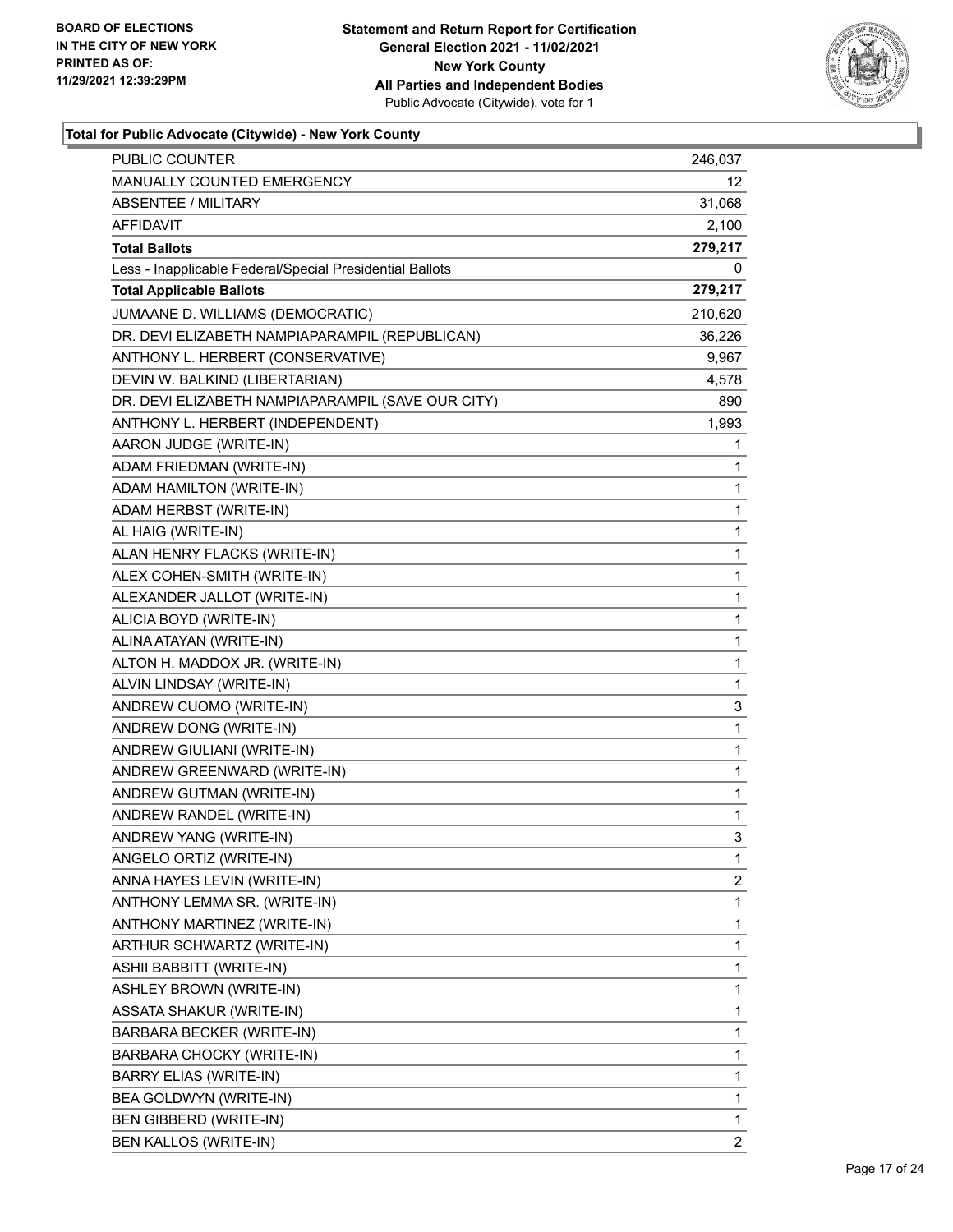

| BERNIE WILLIAMS (WRITE-IN)        | 1                       |
|-----------------------------------|-------------------------|
| BETSY GOTBAUN (WRITE-IN)          | 1                       |
| BETSY GOTTEBOUM (WRITE-IN)        | 1                       |
| BETTI MIDLER (WRITE-IN)           | 1                       |
| BEVERLY H. KOLBER (WRITE-IN)      | 1                       |
| BILL CLINTON (WRITE-IN)           | $\overline{2}$          |
| BILL DE BLASIO (WRITE-IN)         | $\overline{2}$          |
| BILL MURAWSKI (WRITE-IN)          | 1                       |
| <b>BLANCHE DUBOIS (WRITE-IN)</b>  | 1                       |
| <b>BRAD GREEN (WRITE-IN)</b>      | 1                       |
| BRAD HOYLMAN (WRITE-IN)           | 1                       |
| BRENNAN M.F. OBERNAUER (WRITE-IN) | 1                       |
| <b>BRIAN LEHRER (WRITE-IN)</b>    | 1                       |
| CARLA BERKLEY (WRITE-IN)          | 1                       |
| CAROL J. SHINE (WRITE-IN)         | 1                       |
| CAROLYN CONABOY (WRITE-IN)        | 1                       |
| CAS HOLLOWAY (WRITE-IN)           | 1                       |
| CATALINA CRUZ (WRITE-IN)          | 1                       |
| CATHERINE QUINN (WRITE-IN)        | 1                       |
| CECILE RICHARDS (WRITE-IN)        | 1                       |
| CHARLES IMOHIOSEN (WRITE-IN)      | 1                       |
| CHARLES SCHLEUBER (WRITE-IN)      | 1                       |
| CHARLIE GROSSO (WRITE-IN)         | 1                       |
| CHARLOTTE HORGLAND (WRITE-IN)     | 1                       |
| CHARLOTTE RUHL (WRITE-IN)         | 1                       |
| CHRISTIAN ERWIN (WRITE-IN)        | 1                       |
| CHRISTINE ANEECHINO (WRITE-IN)    | 1                       |
| CHRISTINE GARCIA (WRITE-IN)       | 1                       |
| CHRISTINE QUINN (WRITE-IN)        | $\overline{\mathbf{c}}$ |
| CHRISTOPHER GONZALEZ (WRITE-IN)   | $\mathbf{1}$            |
| CHUCK ZLATKIN (WRITE-IN)          | 1                       |
| CLARA BUSH BOUCHER (WRITE-IN)     | 1                       |
| CLARENCE PARKER (WRITE-IN)        | 1                       |
| CLAUDIA AGUINE (WRITE-IN)         | 1                       |
| COLIN KAEPERNICK (WRITE-IN)       | 1                       |
| COLIN WRIGHT (WRITE-IN)           | 1                       |
| COREY JOHNSON (WRITE-IN)          | 5                       |
| CORNELIA TSANG (WRITE-IN)         | 1                       |
| CORY GARDNER (WRITE-IN)           | 1                       |
| CRYSTAL MCQUEEN TAYLOR (WRITE-IN) | 1                       |
| CRYSTAL WRIGHT (WRITE-IN)         | 1                       |
| DAN GORODNICK (WRITE-IN)          | 1                       |
| DANIEL GARODNICK (WRITE-IN)       | 3                       |
| DANIEL J. HANGGI (WRITE-IN)       | 1                       |
| DANIEL LIPSMAN (WRITE-IN)         | 1                       |
| DANIEL O'DONNELL (WRITE-IN)       | 1                       |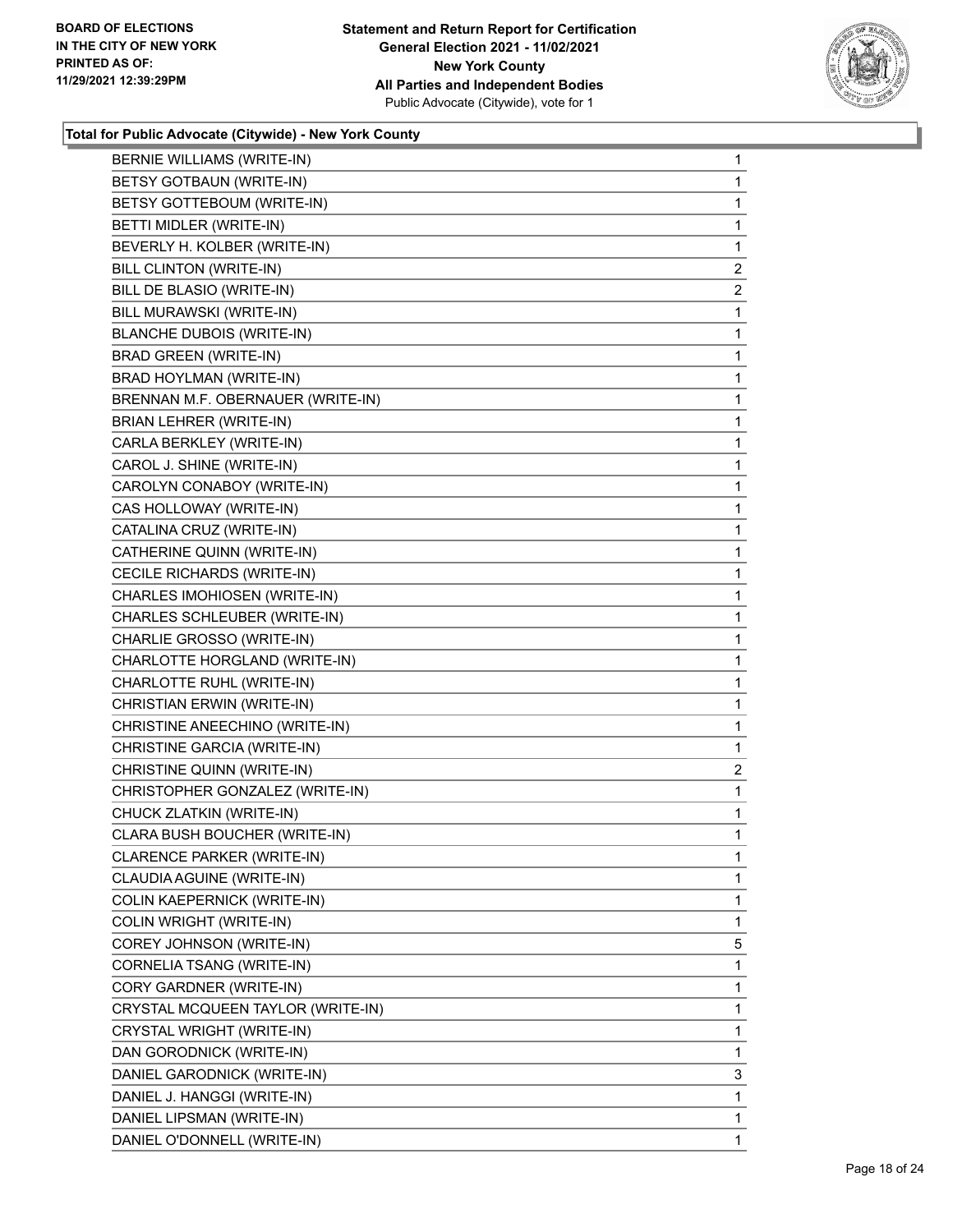

| DANIEL RATTNER (WRITE-IN)         | 1              |
|-----------------------------------|----------------|
| DANIEL SQUADRON (WRITE-IN)        | 3              |
| DANIEL TAMRIN (WRITE-IN)          | 1              |
| DANIEL TARPLON (WRITE-IN)         | 1              |
| DANNY O'DONNELL (WRITE-IN)        | 1              |
| DAVE COLON (WRITE-IN)             | 2              |
| DAVID COLON (WRITE-IN)            | 1              |
| DAVID HURSKAY (WRITE-IN)          | 1              |
| DAVID LOWER (WRITE-IN)            | 1              |
| DAVID M. COLON (WRITE-IN)         | 1              |
| DAVID NELKIN (WRITE-IN)           | 1              |
| DAVID SEATON (WRITE-IN)           | 1              |
| DAVIS WILLIAMS (WRITE-IN)         | 1              |
| DAWN SMALLS (WRITE-IN)            | 4              |
| DEREK ANDREW CHIN (WRITE-IN)      | 1              |
| DEVIN P. COHEN (WRITE-IN)         | 1              |
| DIANE MORALES (WRITE-IN)          | 1              |
| DIEM BOYD (WRITE-IN)              | 1              |
| DIVYA LAKHANEY (WRITE-IN)         | 1              |
| DOLLY LEVI (WRITE-IN)             | 1              |
| DONALD TRUMP (WRITE-IN)           | $\overline{c}$ |
| DORIS LING COHAN (WRITE-IN)       | 1              |
| DOV HIKIND (WRITE-IN)             | 1              |
|                                   |                |
| DR. BRANDON FERRELL (WRITE-IN)    | 1              |
| ED KOCH (WRITE-IN)                | 1              |
| EDIE WINDSOR (WRITE-IN)           | 1              |
| EDITH GAHL (WRITE-IN)             | 1              |
| EDWARD POLLEN (WRITE-IN)          | 1              |
| EDWIN TORRES (WRITE-IN)           | $\mathbf{1}$   |
| ELIE SASSON (WRITE-IN)            | 1              |
| ELIZABETH MCINTOSH (WRITE-IN)     | 1              |
| ELLEN SAKANY (WRITE-IN)           | 1              |
| ELLEN SHIRE (WRITE-IN)            | 1              |
| ELLIOT J. STAMLER (WRITE-IN)      | 1              |
| ELLIOT SPITZER (WRITE-IN)         | 1              |
| ELLIOT WILLIS BLANCO (WRITE-IN)   | 1              |
| EMEL GLICKSON (WRITE-IN)          | 1              |
| ERIC GARNER (WRITE-IN)            | 1              |
| ERIC RASSI (WRITE-IN)             | 1              |
| ERIC ULRICH (WRITE-IN)            | 1              |
| ERIC VICTORIAN (WRITE-IN)         | 1              |
| ESTER YANG (WRITE-IN)             | 1              |
| EVAN GEOFFREY (WRITE-IN)          | 1              |
| EVELYN MICHELLE NOONAN (WRITE-IN) | 1              |
| FELIX BIEDERMAN (WRITE-IN)        | 1              |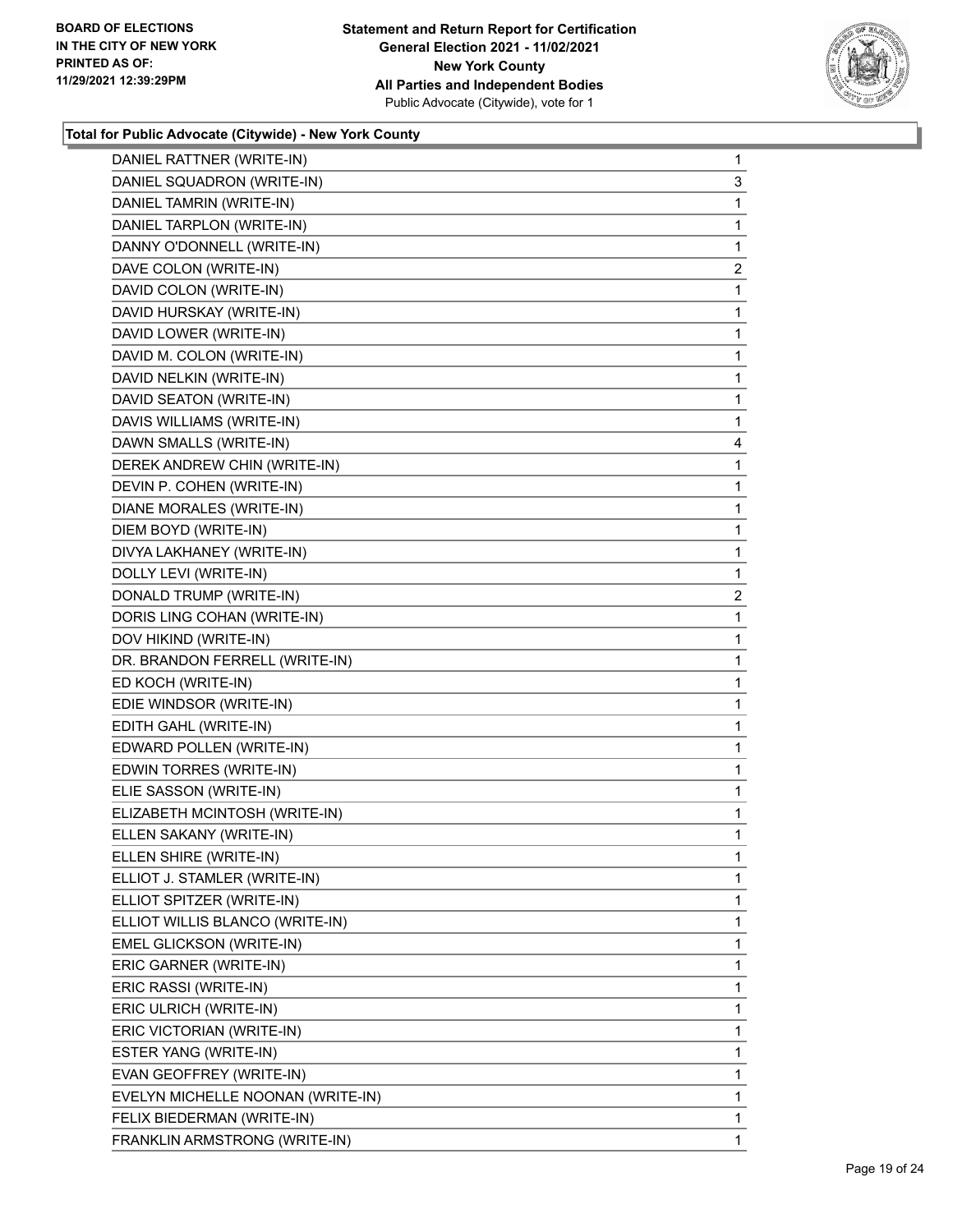

| <b>GARY HILL (WRITE-IN)</b><br><b>GEORGE K. HART (WRITE-IN)</b><br><b>GEORGE KING FISH (WRITE-IN)</b><br><b>GEORGE SHULMAN (WRITE-IN)</b><br>GERALD A. PALMIERI (WRITE-IN)<br><b>GLENN GUCCIARDO (WRITE-IN)</b><br>GLORIA BROWNE-MARSHALL (WRITE-IN)<br>GREG CAULFIELD (WRITE-IN)<br><b>GREGORY BAGGERT (WRITE-IN)</b><br><b>GWEN GOUDIN (WRITE-IN)</b><br>HASIBA HAQ (WRITE-IN)<br>HELEN ROSENTHAL (WRITE-IN)<br>HILLARY CLINTON (WRITE-IN)<br>HONG ZHOU (WRITE-IN)<br>HOWARD ROTBLATT (WRITE-IN)<br>HOWARD ZUCKER (WRITE-IN)<br>HOWIE HAWKINS (WRITE-IN)<br>HOWIE KATZ (WRITE-IN)<br>HUGO MASSEY (WRITE-IN)<br>IAN JOHNSTONE (WRITE-IN)<br>ISABELLA KIRST (WRITE-IN)<br>JACK WEINTRAUB (WRITE-IN)<br>JACKIE DISCHELL (WRITE-IN)<br>JAMES LANE (WRITE-IN)<br>JANE R. CROTTY (WRITE-IN)<br>JANE ZHANG (WRITE-IN)<br>JANET MERRILL (WRITE-IN)<br>JARIEL ESTRELLA (WRITE-IN)<br>JARRED COHEN (WRITE-IN)<br>JASON CRUZ (WRITE-IN)<br>JAYSON TRAXLER (WRITE-IN)<br>JELENE KAEHNY (WRITE-IN)<br>JENNIFER COLYER (WRITE-IN)<br>JEREMY R. COHEN (WRITE-IN)<br>JEREMY SHOCKETT (WRITE-IN)<br>JEROME KRAMMER (WRITE-IN)<br>JIM ROSENTHAL (WRITE-IN)<br>JIMMY MCMILLAN (WRITE-IN)<br>JO-ANN H. WHITEHORN (WRITE-IN)<br>JOE SCHAEFER (WRITE-IN)<br>JOEY DLUZAK (WRITE-IN)<br>JOHN KATZMAN (WRITE-IN)<br>JOHN WOLFF (WRITE-IN)<br>JOSE ORTIZ (WRITE-IN) | GALE BREWER (WRITE-IN) | 4              |
|---------------------------------------------------------------------------------------------------------------------------------------------------------------------------------------------------------------------------------------------------------------------------------------------------------------------------------------------------------------------------------------------------------------------------------------------------------------------------------------------------------------------------------------------------------------------------------------------------------------------------------------------------------------------------------------------------------------------------------------------------------------------------------------------------------------------------------------------------------------------------------------------------------------------------------------------------------------------------------------------------------------------------------------------------------------------------------------------------------------------------------------------------------------------------------------------------------------------------------------------------------------------------------------------------------------------------------------------|------------------------|----------------|
|                                                                                                                                                                                                                                                                                                                                                                                                                                                                                                                                                                                                                                                                                                                                                                                                                                                                                                                                                                                                                                                                                                                                                                                                                                                                                                                                             |                        | 1              |
|                                                                                                                                                                                                                                                                                                                                                                                                                                                                                                                                                                                                                                                                                                                                                                                                                                                                                                                                                                                                                                                                                                                                                                                                                                                                                                                                             |                        | 1              |
|                                                                                                                                                                                                                                                                                                                                                                                                                                                                                                                                                                                                                                                                                                                                                                                                                                                                                                                                                                                                                                                                                                                                                                                                                                                                                                                                             |                        | 1              |
|                                                                                                                                                                                                                                                                                                                                                                                                                                                                                                                                                                                                                                                                                                                                                                                                                                                                                                                                                                                                                                                                                                                                                                                                                                                                                                                                             |                        | 1              |
|                                                                                                                                                                                                                                                                                                                                                                                                                                                                                                                                                                                                                                                                                                                                                                                                                                                                                                                                                                                                                                                                                                                                                                                                                                                                                                                                             |                        | 1              |
|                                                                                                                                                                                                                                                                                                                                                                                                                                                                                                                                                                                                                                                                                                                                                                                                                                                                                                                                                                                                                                                                                                                                                                                                                                                                                                                                             |                        | 1              |
|                                                                                                                                                                                                                                                                                                                                                                                                                                                                                                                                                                                                                                                                                                                                                                                                                                                                                                                                                                                                                                                                                                                                                                                                                                                                                                                                             |                        | 1              |
|                                                                                                                                                                                                                                                                                                                                                                                                                                                                                                                                                                                                                                                                                                                                                                                                                                                                                                                                                                                                                                                                                                                                                                                                                                                                                                                                             |                        | $\mathbf{1}$   |
|                                                                                                                                                                                                                                                                                                                                                                                                                                                                                                                                                                                                                                                                                                                                                                                                                                                                                                                                                                                                                                                                                                                                                                                                                                                                                                                                             |                        | 1              |
|                                                                                                                                                                                                                                                                                                                                                                                                                                                                                                                                                                                                                                                                                                                                                                                                                                                                                                                                                                                                                                                                                                                                                                                                                                                                                                                                             |                        | 1              |
|                                                                                                                                                                                                                                                                                                                                                                                                                                                                                                                                                                                                                                                                                                                                                                                                                                                                                                                                                                                                                                                                                                                                                                                                                                                                                                                                             |                        | 1              |
|                                                                                                                                                                                                                                                                                                                                                                                                                                                                                                                                                                                                                                                                                                                                                                                                                                                                                                                                                                                                                                                                                                                                                                                                                                                                                                                                             |                        | $\overline{2}$ |
|                                                                                                                                                                                                                                                                                                                                                                                                                                                                                                                                                                                                                                                                                                                                                                                                                                                                                                                                                                                                                                                                                                                                                                                                                                                                                                                                             |                        | 10             |
|                                                                                                                                                                                                                                                                                                                                                                                                                                                                                                                                                                                                                                                                                                                                                                                                                                                                                                                                                                                                                                                                                                                                                                                                                                                                                                                                             |                        | 1              |
|                                                                                                                                                                                                                                                                                                                                                                                                                                                                                                                                                                                                                                                                                                                                                                                                                                                                                                                                                                                                                                                                                                                                                                                                                                                                                                                                             |                        | 1              |
|                                                                                                                                                                                                                                                                                                                                                                                                                                                                                                                                                                                                                                                                                                                                                                                                                                                                                                                                                                                                                                                                                                                                                                                                                                                                                                                                             |                        | 1              |
|                                                                                                                                                                                                                                                                                                                                                                                                                                                                                                                                                                                                                                                                                                                                                                                                                                                                                                                                                                                                                                                                                                                                                                                                                                                                                                                                             |                        | 1              |
|                                                                                                                                                                                                                                                                                                                                                                                                                                                                                                                                                                                                                                                                                                                                                                                                                                                                                                                                                                                                                                                                                                                                                                                                                                                                                                                                             |                        | 1              |
|                                                                                                                                                                                                                                                                                                                                                                                                                                                                                                                                                                                                                                                                                                                                                                                                                                                                                                                                                                                                                                                                                                                                                                                                                                                                                                                                             |                        | 1              |
|                                                                                                                                                                                                                                                                                                                                                                                                                                                                                                                                                                                                                                                                                                                                                                                                                                                                                                                                                                                                                                                                                                                                                                                                                                                                                                                                             |                        | $\mathbf{1}$   |
|                                                                                                                                                                                                                                                                                                                                                                                                                                                                                                                                                                                                                                                                                                                                                                                                                                                                                                                                                                                                                                                                                                                                                                                                                                                                                                                                             |                        | 1              |
|                                                                                                                                                                                                                                                                                                                                                                                                                                                                                                                                                                                                                                                                                                                                                                                                                                                                                                                                                                                                                                                                                                                                                                                                                                                                                                                                             |                        | 1              |
|                                                                                                                                                                                                                                                                                                                                                                                                                                                                                                                                                                                                                                                                                                                                                                                                                                                                                                                                                                                                                                                                                                                                                                                                                                                                                                                                             |                        | 1              |
|                                                                                                                                                                                                                                                                                                                                                                                                                                                                                                                                                                                                                                                                                                                                                                                                                                                                                                                                                                                                                                                                                                                                                                                                                                                                                                                                             |                        | $\overline{2}$ |
|                                                                                                                                                                                                                                                                                                                                                                                                                                                                                                                                                                                                                                                                                                                                                                                                                                                                                                                                                                                                                                                                                                                                                                                                                                                                                                                                             |                        | 2              |
|                                                                                                                                                                                                                                                                                                                                                                                                                                                                                                                                                                                                                                                                                                                                                                                                                                                                                                                                                                                                                                                                                                                                                                                                                                                                                                                                             |                        | 1              |
|                                                                                                                                                                                                                                                                                                                                                                                                                                                                                                                                                                                                                                                                                                                                                                                                                                                                                                                                                                                                                                                                                                                                                                                                                                                                                                                                             |                        | 1              |
|                                                                                                                                                                                                                                                                                                                                                                                                                                                                                                                                                                                                                                                                                                                                                                                                                                                                                                                                                                                                                                                                                                                                                                                                                                                                                                                                             |                        | 1              |
|                                                                                                                                                                                                                                                                                                                                                                                                                                                                                                                                                                                                                                                                                                                                                                                                                                                                                                                                                                                                                                                                                                                                                                                                                                                                                                                                             |                        | 1              |
|                                                                                                                                                                                                                                                                                                                                                                                                                                                                                                                                                                                                                                                                                                                                                                                                                                                                                                                                                                                                                                                                                                                                                                                                                                                                                                                                             |                        | 1              |
|                                                                                                                                                                                                                                                                                                                                                                                                                                                                                                                                                                                                                                                                                                                                                                                                                                                                                                                                                                                                                                                                                                                                                                                                                                                                                                                                             |                        | 1              |
|                                                                                                                                                                                                                                                                                                                                                                                                                                                                                                                                                                                                                                                                                                                                                                                                                                                                                                                                                                                                                                                                                                                                                                                                                                                                                                                                             |                        | 1              |
|                                                                                                                                                                                                                                                                                                                                                                                                                                                                                                                                                                                                                                                                                                                                                                                                                                                                                                                                                                                                                                                                                                                                                                                                                                                                                                                                             |                        | 1              |
|                                                                                                                                                                                                                                                                                                                                                                                                                                                                                                                                                                                                                                                                                                                                                                                                                                                                                                                                                                                                                                                                                                                                                                                                                                                                                                                                             |                        | 1              |
|                                                                                                                                                                                                                                                                                                                                                                                                                                                                                                                                                                                                                                                                                                                                                                                                                                                                                                                                                                                                                                                                                                                                                                                                                                                                                                                                             |                        | 1              |
|                                                                                                                                                                                                                                                                                                                                                                                                                                                                                                                                                                                                                                                                                                                                                                                                                                                                                                                                                                                                                                                                                                                                                                                                                                                                                                                                             |                        | 1              |
|                                                                                                                                                                                                                                                                                                                                                                                                                                                                                                                                                                                                                                                                                                                                                                                                                                                                                                                                                                                                                                                                                                                                                                                                                                                                                                                                             |                        | 1              |
|                                                                                                                                                                                                                                                                                                                                                                                                                                                                                                                                                                                                                                                                                                                                                                                                                                                                                                                                                                                                                                                                                                                                                                                                                                                                                                                                             |                        | 1              |
|                                                                                                                                                                                                                                                                                                                                                                                                                                                                                                                                                                                                                                                                                                                                                                                                                                                                                                                                                                                                                                                                                                                                                                                                                                                                                                                                             |                        | 1              |
|                                                                                                                                                                                                                                                                                                                                                                                                                                                                                                                                                                                                                                                                                                                                                                                                                                                                                                                                                                                                                                                                                                                                                                                                                                                                                                                                             |                        | 1              |
|                                                                                                                                                                                                                                                                                                                                                                                                                                                                                                                                                                                                                                                                                                                                                                                                                                                                                                                                                                                                                                                                                                                                                                                                                                                                                                                                             |                        | 1              |
|                                                                                                                                                                                                                                                                                                                                                                                                                                                                                                                                                                                                                                                                                                                                                                                                                                                                                                                                                                                                                                                                                                                                                                                                                                                                                                                                             |                        | 1              |
|                                                                                                                                                                                                                                                                                                                                                                                                                                                                                                                                                                                                                                                                                                                                                                                                                                                                                                                                                                                                                                                                                                                                                                                                                                                                                                                                             |                        | 1              |
|                                                                                                                                                                                                                                                                                                                                                                                                                                                                                                                                                                                                                                                                                                                                                                                                                                                                                                                                                                                                                                                                                                                                                                                                                                                                                                                                             |                        | 1              |
|                                                                                                                                                                                                                                                                                                                                                                                                                                                                                                                                                                                                                                                                                                                                                                                                                                                                                                                                                                                                                                                                                                                                                                                                                                                                                                                                             | JOSE TENA (WRITE-IN)   | $\mathbf{1}$   |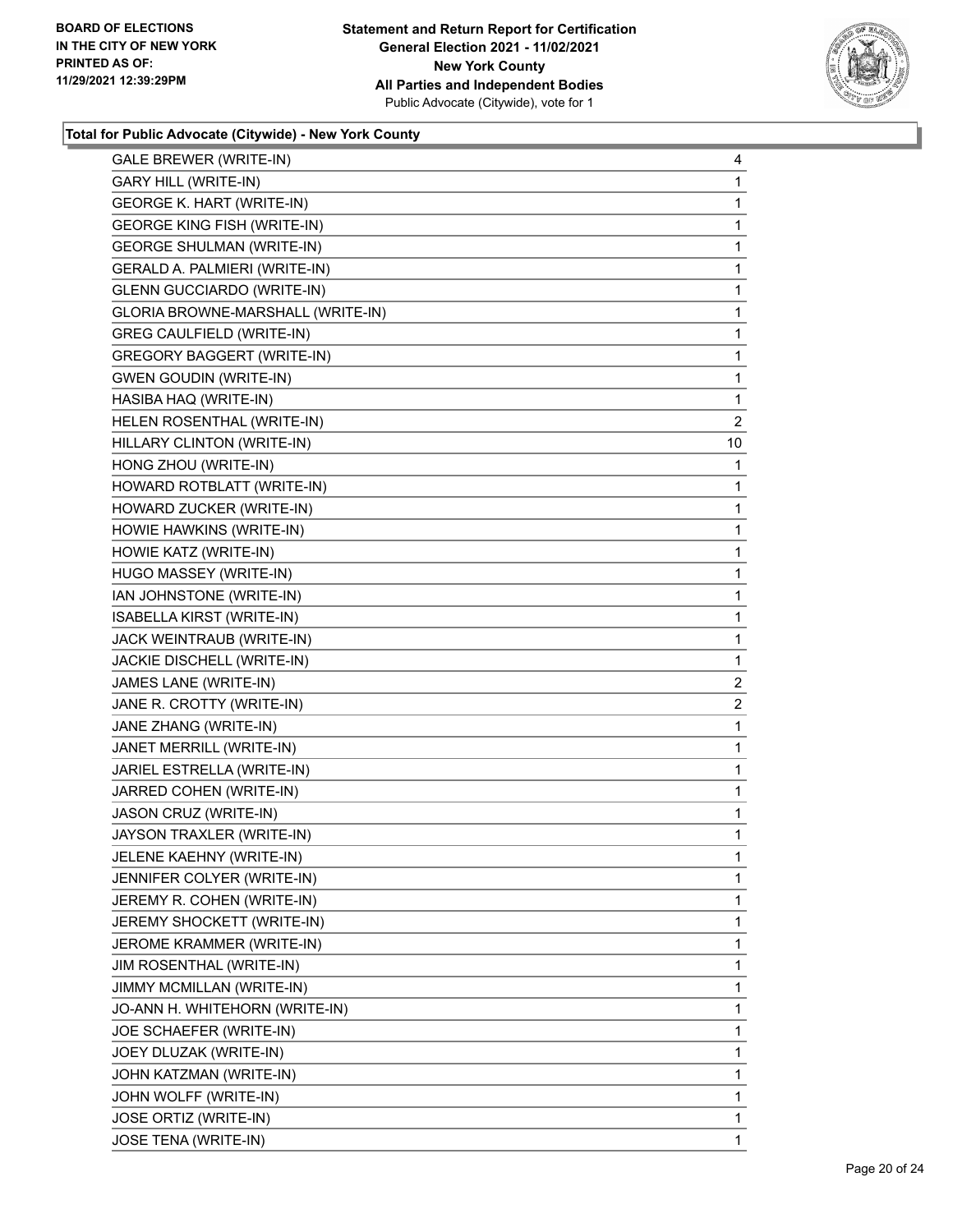

| JOSEPH BIDEN (WRITE-IN)           | $\mathbf{1}$    |
|-----------------------------------|-----------------|
| JOSH ALLEN (WRITE-IN)             | 1               |
| JOSH HEMPHILL (WRITE-IN)          | 1               |
| <b>JOSH KAPLAN (WRITE-IN)</b>     | 1               |
| <b>JOSH THOMPSON (WRITE-IN)</b>   | 1               |
| <b>JUDITH BROWN (WRITE-IN)</b>    | 1               |
| <b>JULIA FEINSTEIN (WRITE-IN)</b> | 1               |
| JULIE SINGER (WRITE-IN)           | 1               |
| JULIUS RANDLE (WRITE-IN)          | $\overline{c}$  |
| KADAR A. HARRIS (WRITE-IN)        | 1               |
| KALIRIS SALAS-RAMIREZ (WRITE-IN)  | 1               |
| KATE HARPER (WRITE-IN)            | 1               |
| KATHRYN GARCIA (WRITE-IN)         | 12 <sup>2</sup> |
| KATHY J. FINNERAN (WRITE-IN)      | 1               |
| KEITH R. VESSELL (WRITE-IN)       | 1               |
| KENNETH PEREZ (WRITE-IN)          | 1               |
| KIM MOSCARITOLO (WRITE-IN)        | 1               |
| KIRAN MCCALLUM (WRITE-IN)         | 1               |
| LARRY PROFETA (WRITE-IN)          | 1               |
| LEE SWEDOWSKY (WRITE-IN)          | 1               |
| LEOLIZ RAWY (WRITE-IN)            | 1               |
| LESLIE ROEDER (WRITE-IN)          | 1               |
| LIAM GARCIA (WRITE-IN)            | 1               |
| LINDA ALEXANDER (WRITE-IN)        | 1               |
| LINDA ROSENTHAL (WRITE-IN)        | 1               |
| LINDA S. ROYAL (WRITE-IN)         | 1               |
| LISA GOLDFEDER (WRITE-IN)         | 1               |
| LIZ KRUEGER (WRITE-IN)            | 1               |
| LOUIE LEONARDO (WRITE-IN)         | 1               |
| LOUISE RABBIT (WRITE-IN)          | 1               |
| LUCINDA CARDINAL (WRITE-IN)       | 1               |
| LUCY MARTINEZ (WRITE-IN)          | 1               |
| LUIS TEJADA (WRITE-IN)            | 1               |
| LYNDA KENNEDY (WRITE-IN)          | 1               |
| MADISON EPNER (WRITE-IN)          | 1               |
| MARA A. NULL (WRITE-IN)           | 1               |
| MARGARET CHIN (WRITE-IN)          | 1               |
| MARGARITA LOPEZ (WRITE-IN)        | 1               |
| MARK DAVID (WRITE-IN)             | 1               |
| MARK FOGGIN (WRITE-IN)            | 1               |
| MARK GREEN (WRITE-IN)             | 3               |
| MARK SICONOLFI (WRITE-IN)         | 1               |
| MATT BEATTY (WRITE-IN)            | 1               |
| MATT CHRISTMAN (WRITE-IN)         | 1               |
| MATTHEW BRINCKERHOFF (WRITE-IN)   | 1               |
| MATTHEW FRIEDMAN (WRITE-IN)       | $\mathbf{1}$    |
|                                   |                 |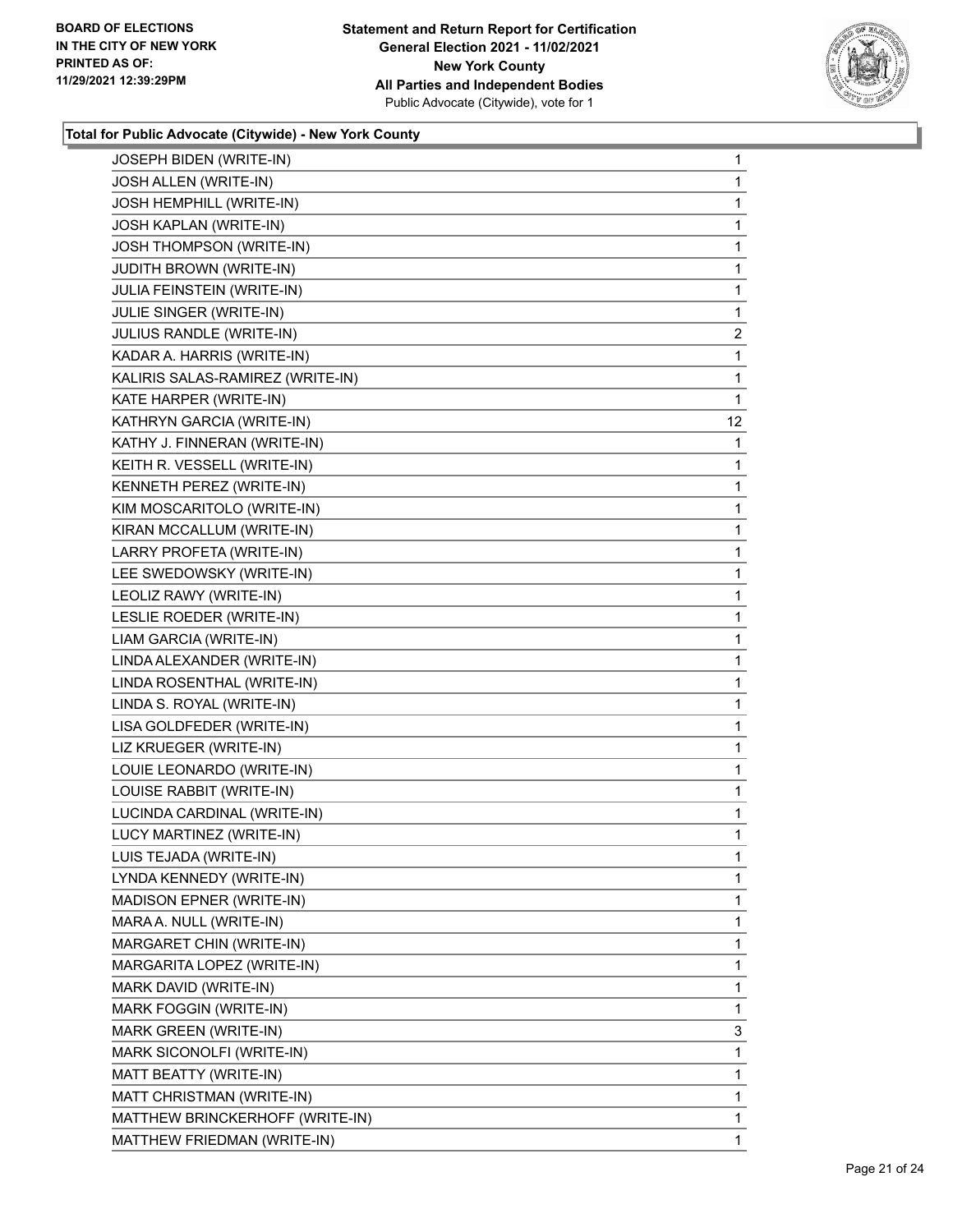

| MATTHEW KRENENGOLD (WRITE-IN)      | 1              |
|------------------------------------|----------------|
| MAUD MARON (WRITE-IN)              | 1              |
| MAYA WILEY (WRITE-IN)              | $\overline{2}$ |
| MEAGAN DAY (WRITE-IN)              | 1              |
| MELANIE LA ROCCA (WRITE-IN)        | 1              |
| MERYL GORDON (WRITE-IN)            | 1              |
| MICAH LASHER (WRITE-IN)            | 1              |
| MICHAEL BLOOMBERG (WRITE-IN)       | 5              |
| MICHAEL HOLLINGSWORTH (WRITE-IN)   | 1              |
| MICHAEL LUPINACCI (WRITE-IN)       | 1              |
| MICHAELA S. PHIPPS (WRITE-IN)      | 1              |
| MICHELLE CARUSO-CABRERA (WRITE-IN) | 1              |
| MICHELLE NOONAN (WRITE-IN)         | 1              |
| MOHAMED DRISSI (WRITE-IN)          | 1              |
| MONA REED (WRITE-IN)               | 1              |
| NESSELL K. MILLER (WRITE-IN)       | 1              |
| NEV BROWN (WRITE-IN)               | 1              |
| NICHOLAS O SADNYTZKY (WRITE-IN)    | 1              |
| NICOLE OZAWA (WRITE-IN)            | 1              |
| NORMAN SIEGEL (WRITE-IN)           | 4              |
| PAMELA BERMAN (WRITE-IN)           | 1              |
| PAT KORABEL (WRITE-IN)             | 1              |
| PAT ROBINSON (WRITE-IN)            | 1              |
| PATRICK EWING (WRITE-IN)           | 1              |
| PENTON LAWLESS (WRITE-IN)          | 1              |
| PREET BHARARA (WRITE-IN)           | $\overline{2}$ |
| RAFAEL MANGUAL (WRITE-IN)          | 1              |
| RAJU MANN (WRITE-IN)               | 1              |
| RAMON F. RAMOS (WRITE-IN)          | 1              |
| RAMON RAMOS (WRITE-IN)             | 1              |
| RAMONA SINGER (WRITE-IN)           | 1              |
| RAOUL MEYER (WRITE-IN)             | 1              |
| RAPHAEL B. BERDUGO (WRITE-IN)      | 1              |
| RASHABH SINHA (WRITE-IN)           | 1              |
| RAY KELLY (WRITE-IN)               | 1              |
| REBECA WEINTRAHG (WRITE-IN)        | 1              |
| REBECCA WINIK (WRITE-IN)           | 1              |
| RENEE KEITT (WRITE-IN)             | 1              |
| RICHIE GAMBA (WRITE-IN)            | 1              |
| RJ BARRETT (WRITE-IN)              | 1              |
| ROBERT ABRAMS (WRITE-IN)           | 1              |
| ROBERT DENIRO (WRITE-IN)           | 1              |
| ROBERT J. RODRIGUEZ (WRITE-IN)     | 1              |
| ROBERT STEPANEK (WRITE-IN)         | 1              |
| ROBERTO ROSSI (WRITE-IN)           | 1              |
| ROLANDO CRULLON (WRITE-IN)         | 1              |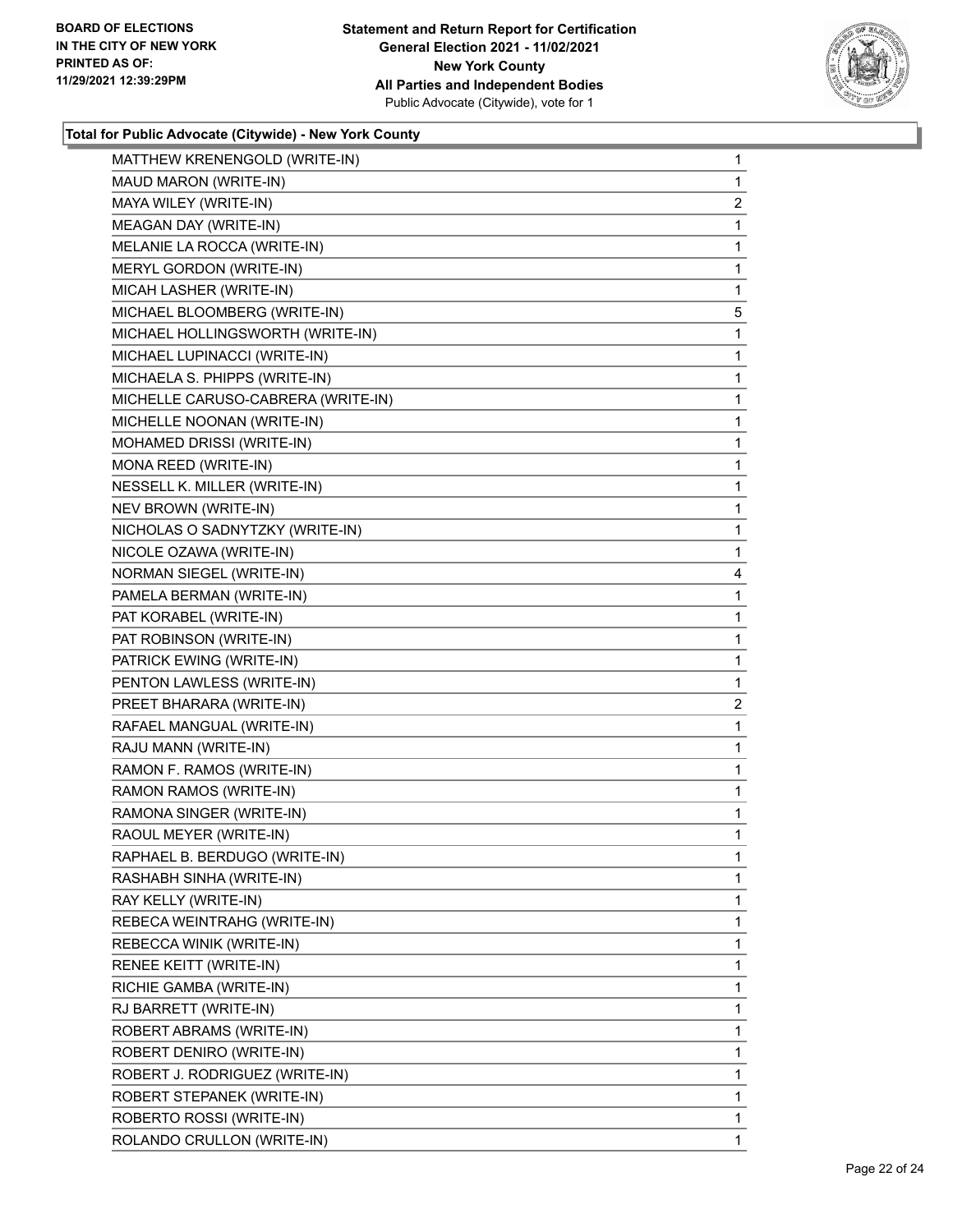

| RON DIORIO (WRITE-IN)                     | 1            |
|-------------------------------------------|--------------|
| RON KIM (WRITE-IN)                        | 1            |
| RON PAUL (WRITE-IN)                       | 1            |
| RUTH MESSINGER (WRITE-IN)                 | 1            |
| RYAN HAYWARD (WRITE-IN)                   | 1            |
| SATOSHI NAKAMOTO (WRITE-IN)               | 1            |
| SCOTT GIRGASH (WRITE-IN)                  | 1            |
| SCOTT SILVER (WRITE-IN)                   | 1            |
| SCOTT STRINGER (WRITE-IN)                 | 4            |
| SHAWN DONOVAN (WRITE-IN)                  | 1            |
| SLAVA HAZIN (WRITE-IN)                    | 1            |
| SPIKE LEE (WRITE-IN)                      | 1            |
| STEVE ROGERS (WRITE-IN)                   | 1            |
| STEVEN KAPLAN (WRITE-IN)                  | 1            |
| STEVEN RAGA (WRITE-IN)                    | 1            |
| SUE ELLEN BODELL (WRITE-IN)               | 1            |
| SUSAN H. SEIDEL (WRITE-IN)                | 1            |
| TALION YOUNG (WRITE-IN)                   | 1            |
| TANESHA GRANT (WRITE-IN)                  | 1            |
| TERRANCE PAGE PAGE (WRITE-IN)             | 1            |
| TESS STEINKOLK (WRITE-IN)                 | 1            |
| THEO BRUCE CHINO (WRITE-IN)               | 1            |
| THEO C. ALVAREZ (WRITE-IN)                | 1            |
| THEO CHINO (WRITE-IN)                     | 2            |
| THERESA E. HASSLER (WRITE-IN)             | 1            |
| THERESA POON (WRITE-IN)                   | 1            |
| THOMAS KNIERIM (WRITE-IN)                 | 1            |
| THOMAS ROMAN (WRITE-IN)                   | 1            |
| TIA LUNE WYNN (WRITE-IN)                  | $\mathbf{1}$ |
| TODD GLICK (WRITE-IN)                     | 1            |
| TOM DEWEY (WRITE-IN)                      | 1            |
| TOM PITTS (WRITE-IN)                      | 1            |
| TONY STARK (WRITE-IN)                     | 1            |
| TREMAINE WRIGHT (WRITE-IN)                | 1            |
| TYLER DANIELS (WRITE-IN)                  | 1            |
| ULRIC MCCALLUM (WRITE-IN)                 | 1            |
| UNATTRIBUTABLE WRITE-IN (WRITE-IN)        | 94           |
| UNCOUNTED WRITE-IN PER STATUTE (WRITE-IN) | 6            |
| VALERIE MASON (WRITE-IN)                  | 1            |
| WALTER HARRIS (WRITE-IN)                  | 1            |
| WALTER WHITE (WRITE-IN)                   | 1            |
| WILLIAM DYER HALPERN (WRITE-IN)           | 1            |
| WILLIAM E. ROSEN (WRITE-IN)               | 1            |
| WILLIE COTTON (WRITE-IN)                  | 4            |
| WOODY ALLEN (WRITE-IN)                    | 1            |
| WYATT FENNES (WRITE-IN)                   | 1            |